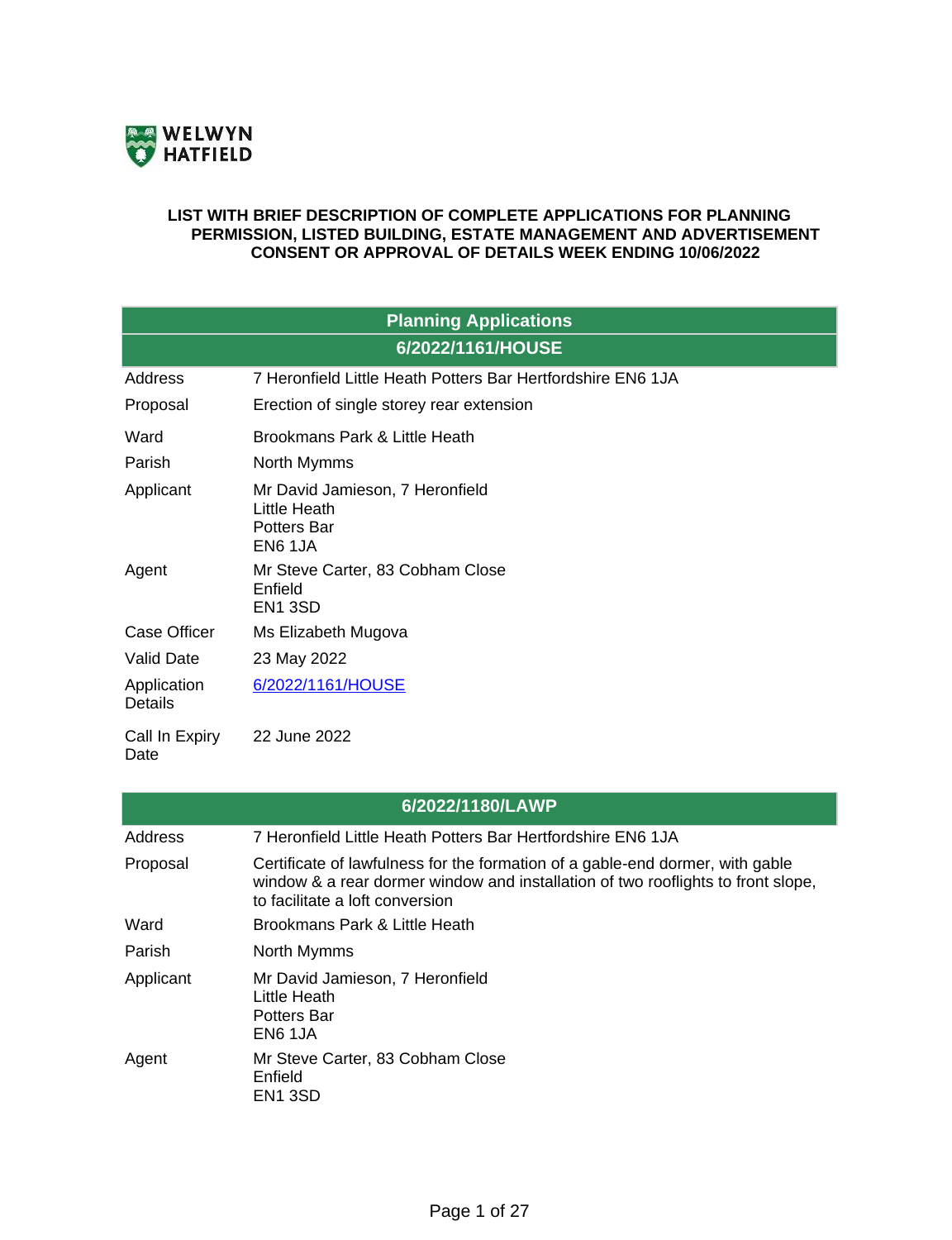| Case Officer                  | Ms Elizabeth Mugova |
|-------------------------------|---------------------|
| <b>Valid Date</b>             | 25 May 2022         |
| Application<br><b>Details</b> | 6/2022/1180/LAWP    |

|                               | 6/2022/1285/FULL                                                                    |
|-------------------------------|-------------------------------------------------------------------------------------|
| Address                       | 104 Brookmans Avenue Brookmans Park Hertfordshire AL9 7QQ                           |
| Proposal                      | Erection of a dwelling following demolition of existing dwelling                    |
| Ward                          | Brookmans Park & Little Heath                                                       |
| Parish                        | North Mymms                                                                         |
| Applicant                     | Mark Long, 104 Brookmans Avenue<br>Hertfordshire<br><b>Brookmans Park</b><br>AL97QQ |
| Agent                         | Michael David, 9 Jepps Close<br>Goffs oak<br><b>Herts</b><br>EN7 6UT                |
| Case Officer                  | <b>Ms Kirsty Shirley</b>                                                            |
| <b>Valid Date</b>             | 31 May 2022                                                                         |
| Application<br><b>Details</b> | 6/2022/1285/FULL                                                                    |
| Call In Expiry<br>Date        | 29 June 2022                                                                        |

٦

| 6/2022/1288/HOUSE   |                                                                                                |  |
|---------------------|------------------------------------------------------------------------------------------------|--|
| Address             | The Spinney High Road Essendon Hatfield AL9 6HP                                                |  |
| Proposal            | Erection of a single storey timber clad contemporary garden building.                          |  |
| Ward                | Brookmans Park & Little Heath                                                                  |  |
| Parish              | Essendon                                                                                       |  |
| Applicant           | Mrs Helen Ellingham, The Spinney High Road<br>Essendon<br>Hertfordshire<br>Hatfield<br>AL9 6HP |  |
| Agent               | Mrs Becky Harper, Hangar 4<br>Westcott Venture Park<br>Aylesbury<br><b>HP18 0XB</b>            |  |
| <b>Case Officer</b> | Ms Ashley Ransome                                                                              |  |
| <b>Valid Date</b>   | 31 May 2022                                                                                    |  |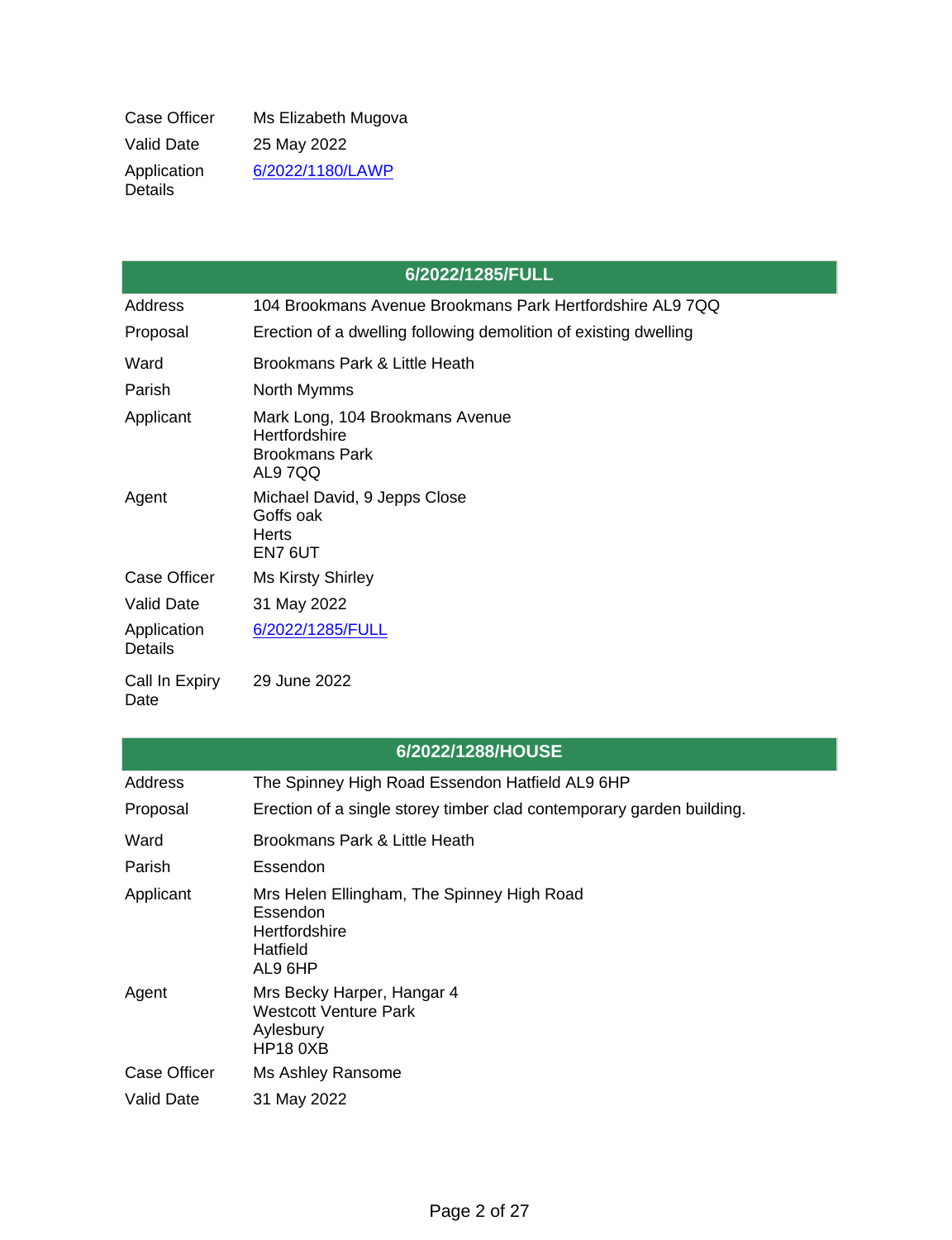#### **Application** Details [6/2022/1288/HOUSE](https://planning.welhat.gov.uk/planning/display/6/2022/1288/HOUSE)

Call In Expiry Date 29 June 2022

|                               | 6/2022/1304/FULL                                                                                                |
|-------------------------------|-----------------------------------------------------------------------------------------------------------------|
| Address                       | 42 Thornton Road Little Heath Potters Bar EN6 1JH                                                               |
| Proposal                      | Erection of dwelling following demolition of existing garages                                                   |
| Ward                          | Brookmans Park & Little Heath                                                                                   |
| Parish                        | North Mymms                                                                                                     |
| Applicant                     | Building Design Consultants, 6 Brackendale<br>Birchfield Road, Nordelph<br><b>Potters Bar</b><br><b>EN6 2LS</b> |
| Agent                         | Mr Philip Nicholas, Seamh Cottage<br>Birchfield Road, Nordelph<br>Nordelph<br>Downham Market<br><b>PE38 0BP</b> |
| <b>Case Officer</b>           | <b>Ms Kirsty Shirley</b>                                                                                        |
| <b>Valid Date</b>             | 07 June 2022                                                                                                    |
| Application<br><b>Details</b> | 6/2022/1304/FULL                                                                                                |
| Call In Expiry<br>Date        | 30 June 2022                                                                                                    |

| 6/2022/0947/TC |                                                                                                                                                                                                |  |
|----------------|------------------------------------------------------------------------------------------------------------------------------------------------------------------------------------------------|--|
|                |                                                                                                                                                                                                |  |
| Address        | 9 The Cloisters Welwyn Garden City Hertfordshire AL8 6DU                                                                                                                                       |  |
| Proposal       | T1- Silver Birch - To reduce by 25%<br>T2- Silver Birch to reduce by 25% because as it is has outgrown its position and<br>the customer is worried it will eventually damage her new driveway. |  |
| Ward           | Handside                                                                                                                                                                                       |  |
| Parish         |                                                                                                                                                                                                |  |
| Applicant      | Mrs Max-Wilson, 9 The Cloisters<br><b>Hertfordshire</b><br>Welwyn Garden City<br>AL8 6DU                                                                                                       |  |
| Agent          | Robinson Tree Services LTD, Beech Farm<br><b>Coopers Green Lane</b><br>St. Albans<br>AL4 9HP                                                                                                   |  |
| Case Officer   | Mr James Hare                                                                                                                                                                                  |  |
| Valid Date     | 26 May 2022                                                                                                                                                                                    |  |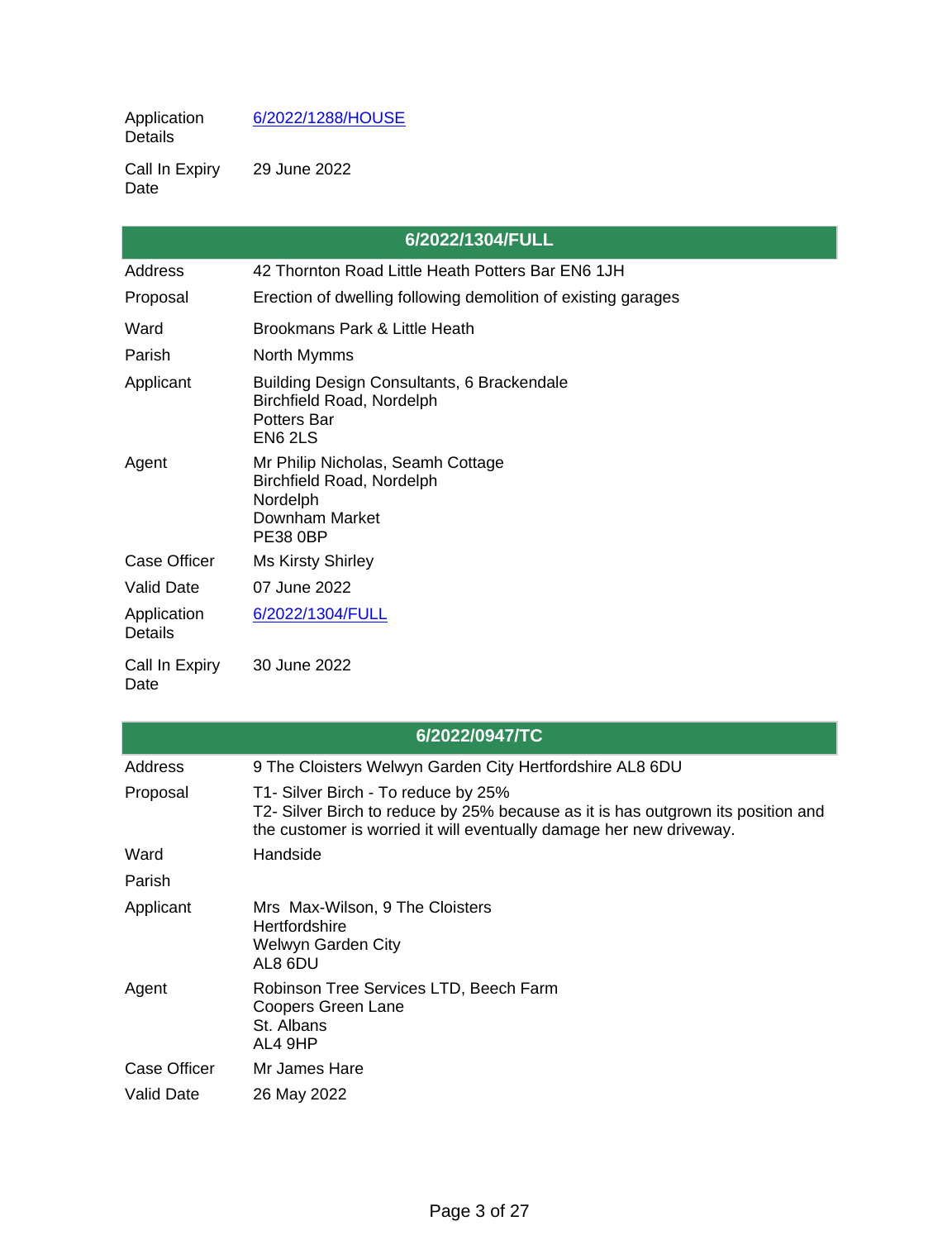|                        | 6/2022/1196/HOUSE                                                                                |
|------------------------|--------------------------------------------------------------------------------------------------|
| Address                | 31 Attimore Road Welwyn Garden City AL8 6LQ                                                      |
| Proposal               | Erection of single side extension and two storey rear extension with insertion of<br>roof lights |
| Ward                   | Handside                                                                                         |
| Parish                 |                                                                                                  |
| Applicant              | Mr & Mrs Dene Miller, 31 Attimore Road<br>Welwyn Garden City<br>AL8 6LQ                          |
| Agent                  | Mr Joe Fletcher, 1 Kingham Close<br>London<br><b>SW18 3BX</b>                                    |
| <b>Case Officer</b>    | Ms Elizabeth Mugova                                                                              |
| <b>Valid Date</b>      | 27 May 2022                                                                                      |
| Application<br>Details | 6/2022/1196/HOUSE                                                                                |
| Call In Expiry<br>Date | 27 June 2022                                                                                     |

|                               | 6/2022/1209/LAWP                                                                 |
|-------------------------------|----------------------------------------------------------------------------------|
| Address                       | 8 Homerfield Welwyn Garden City Hertfordshire AL8 6QZ                            |
| Proposal                      | Proposed loft conversion with rear dormer and front rooflights.                  |
| Ward<br>Parish                | Handside                                                                         |
| Applicant                     | Mr Galloway, 8 Homerfield<br>Hertfordshire<br>Welwyn Garden City<br>AL8 6QZ      |
| Agent                         | Mr Ankit Patel, 39<br><b>Wellesley Crescent</b><br><b>POTTERS BAR</b><br>EN6 2DQ |
| Case Officer                  | Ms Ashley Ransome                                                                |
| Valid Date                    | 25 May 2022                                                                      |
| Application<br><b>Details</b> | 6/2022/1209/LAWP                                                                 |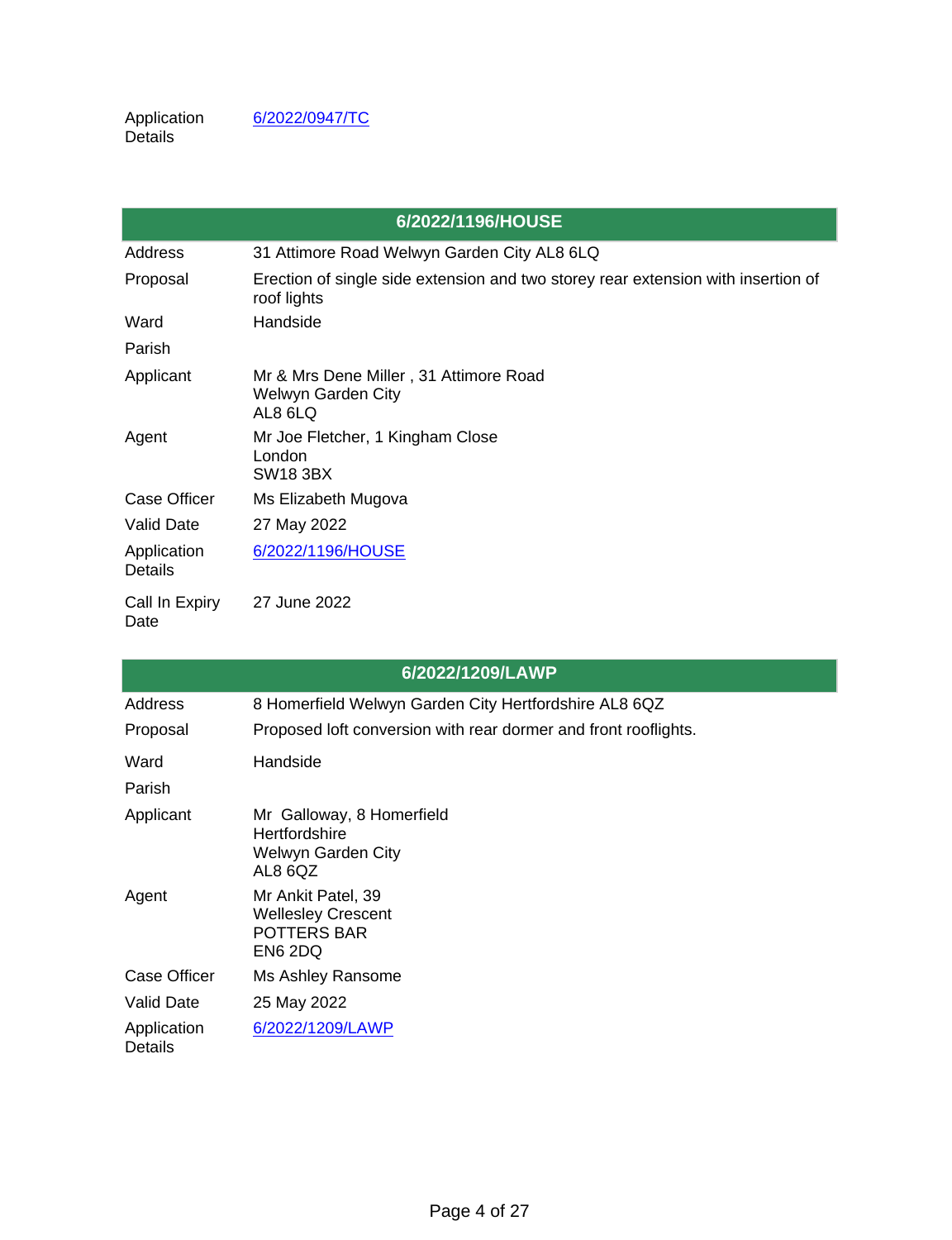|                               | 6/2022/1210/HOUSE                                                                  |
|-------------------------------|------------------------------------------------------------------------------------|
| Address                       | 8 Homerfield Welwyn Garden City Hertfordshire AL8 6QZ                              |
| Proposal                      | Proposed loft conversion with rear dormer and two front rooflights                 |
| Ward                          | Handside                                                                           |
| Parish                        |                                                                                    |
| Applicant                     | Mr Galloway, 8 Homerfield<br><b>Hertfordshire</b><br>Welwyn Garden City<br>AL8 6QZ |
| Agent                         | Mr Ankit Patel, 39<br><b>Wellesley Crescent</b><br>POTTERS BAR<br>EN6 2DQ          |
| Case Officer                  | Ms Ashley Ransome                                                                  |
| <b>Valid Date</b>             | 25 May 2022                                                                        |
| Application<br><b>Details</b> | 6/2022/1210/HOUSE                                                                  |
| Call In Expiry<br>Date        | 29 June 2022                                                                       |

| 6/2022/1269/HOUSE             |                                                                                                                          |  |
|-------------------------------|--------------------------------------------------------------------------------------------------------------------------|--|
| Address                       | 57 Attimore Road Welwyn Garden City AL8 6LG                                                                              |  |
| Proposal                      | Installation of new rafters at low roof level to the existing roof to allow for the<br>installation of eaves and fascias |  |
| Ward                          | Handside                                                                                                                 |  |
| Parish                        |                                                                                                                          |  |
| Applicant                     | Mr and Mrs Thomson, 57 Attimore Road<br>Welwyn Garden City<br>AL8 6LG                                                    |  |
| Agent                         | Ms Miriam Mohns, Unit G West<br>1 - 3 Coate Street<br>London<br><b>E2 9AG</b>                                            |  |
| <b>Case Officer</b>           | <b>Mrs Kerrie Charles</b>                                                                                                |  |
| <b>Valid Date</b>             | 30 May 2022                                                                                                              |  |
| Application<br><b>Details</b> | 6/2022/1269/HOUSE                                                                                                        |  |
| Call In Expiry<br>Date        | 29 June 2022                                                                                                             |  |

## **6/2022/1274/TC**

Address 23 Melbourne Court Welwyn Garden City AL8 6LL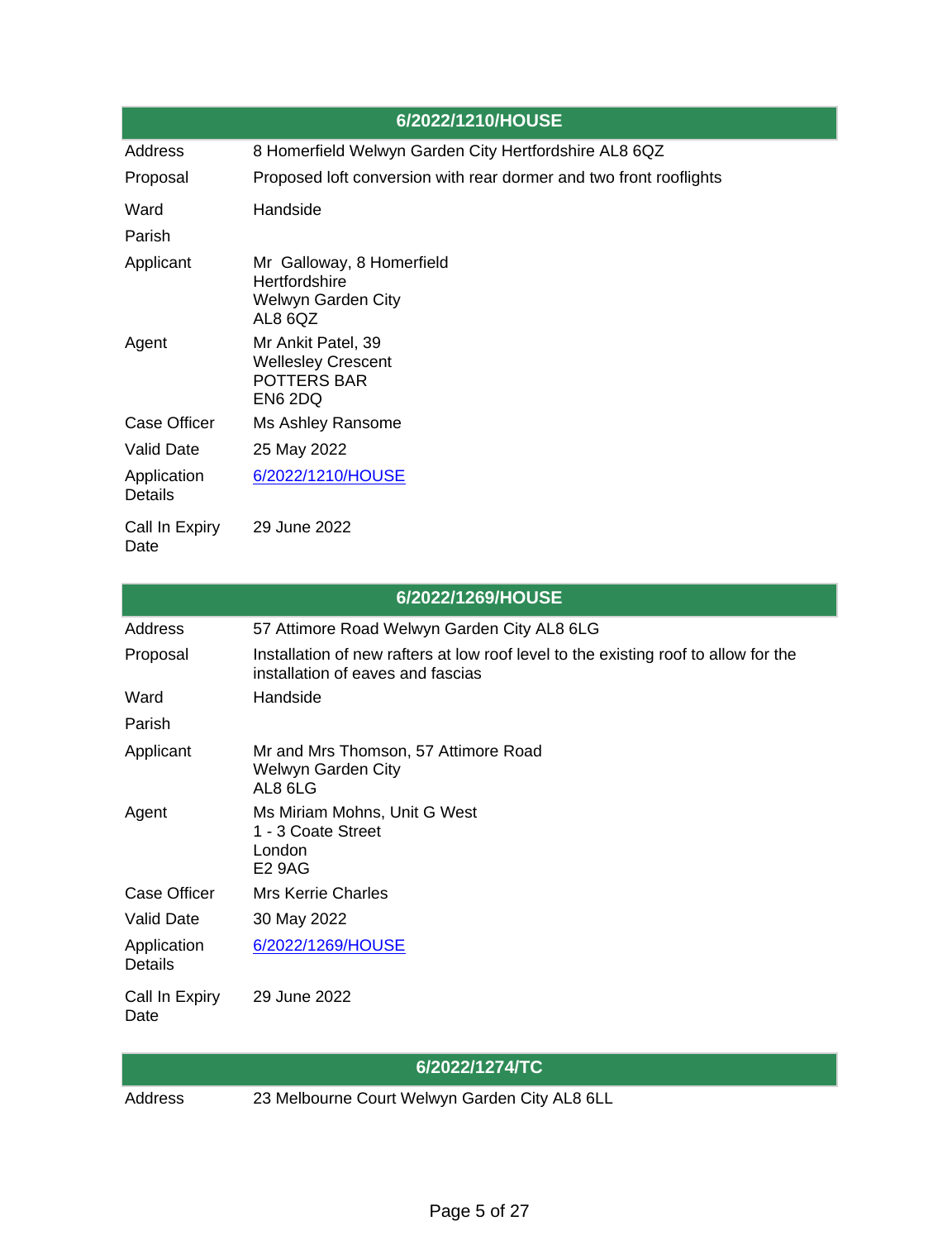| Proposal               | Twin stem sycamore to reduce back to near previous pruning points<br>(approximately 5m in height and 3m in width) |
|------------------------|-------------------------------------------------------------------------------------------------------------------|
| Ward                   | Handside                                                                                                          |
| Parish                 |                                                                                                                   |
| Applicant              | Mr Gordon Groves, 23 Melbourne Court<br>Hertfordshire<br>Welwyn Garden City<br>AL8 6LL                            |
| Agent                  | Mrs Kate Ryan, 15 Great Ganett<br>Welwyn Garden City<br>AL7 3DA                                                   |
| Case Officer           | Mr James Hare                                                                                                     |
| Valid Date             | 30 May 2022                                                                                                       |
| Application<br>Details | 6/2022/1274/TC                                                                                                    |

|                               | 6/2022/1297/PN8                                                                                                                 |
|-------------------------------|---------------------------------------------------------------------------------------------------------------------------------|
| Address                       | 20 Branch Close Hatfield Hertfordshire AL10 0TW                                                                                 |
| Proposal                      | Prior approval for the erection of single storey rear extension measuring 5.4m in<br>depth 3.4m in height and 3.0m to the eaves |
| Ward                          | Hatfield Cent.                                                                                                                  |
| Parish                        | Hatfield                                                                                                                        |
| Applicant                     | Mr Pawel Nasiadka, 20 Branch Close<br><b>Hertfordshire</b><br>Hatfield<br>AL10 0TW                                              |
| Agent                         | Mr Mayur Patel, 25 Greenbank Avenue<br>Wembley<br>HA0 2TF                                                                       |
| <b>Case Officer</b>           | <b>Ms Kirsty Shirley</b>                                                                                                        |
| <b>Valid Date</b>             | 06 June 2022                                                                                                                    |
| Application<br><b>Details</b> | 6/2022/1297/PN8                                                                                                                 |

| 6/2022/1277/HOUSE |                                                                                                                    |  |
|-------------------|--------------------------------------------------------------------------------------------------------------------|--|
| Address           | 9 Maryland Hatfield AL10 8DY                                                                                       |  |
| Proposal          | Erection of a single storey front extension, single, part two storey rear extension<br>and alterations to openings |  |
| Ward              | <b>Hatfield South West</b>                                                                                         |  |
| Parish            | Hatfield                                                                                                           |  |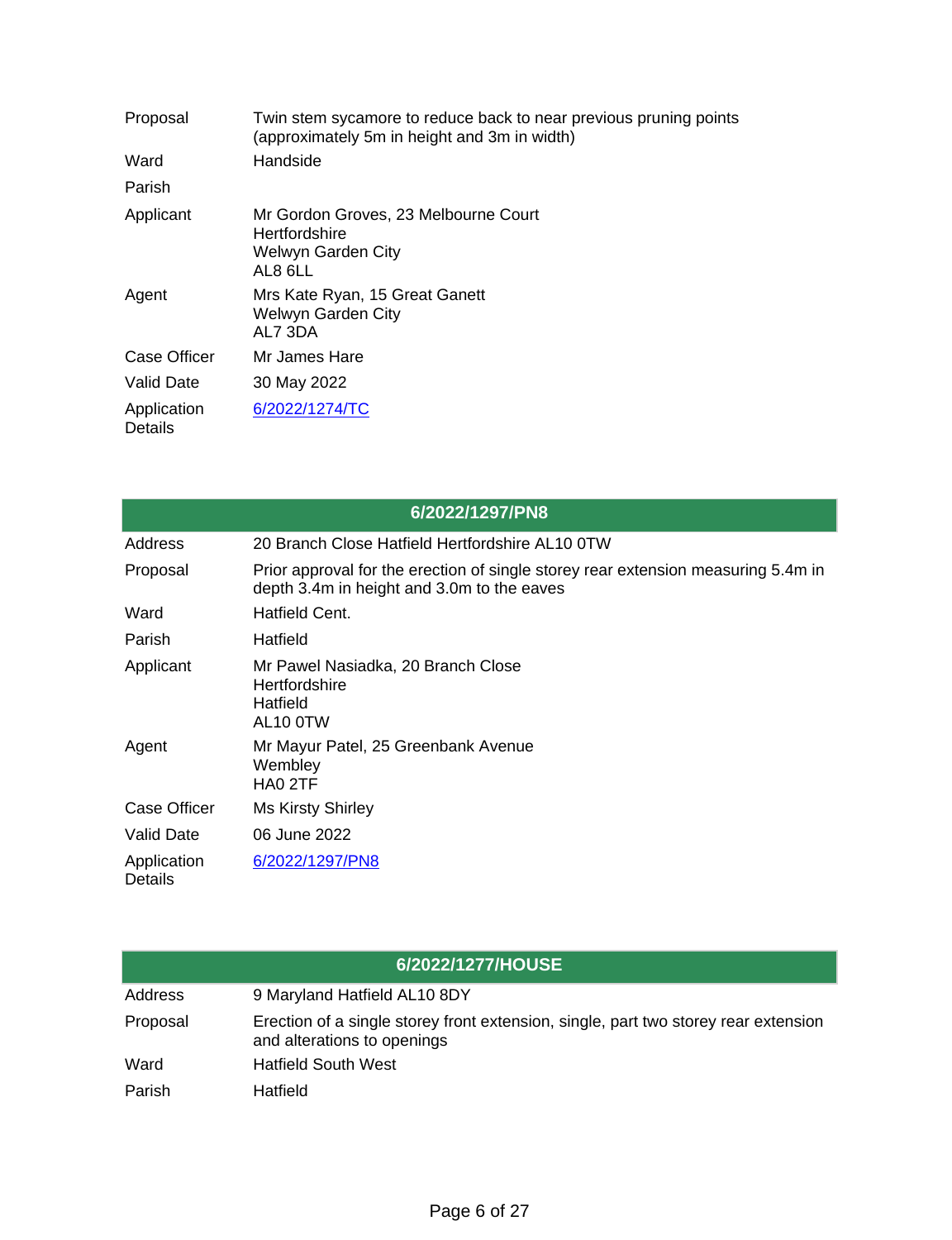| Applicant                     | Mr Andrew Seal, 14 Molescroft<br>Hertfordshire<br>Hatfield<br>AL5 3LS              |
|-------------------------------|------------------------------------------------------------------------------------|
| Agent                         | Mr STUART COOK, HED House<br>60a BRIDGE ROAD EAST<br>WELWYN GARDEN CITY<br>AL7 1JU |
| Case Officer                  | <b>Ms Kirsty Shirley</b>                                                           |
| Valid Date                    | 07 June 2022                                                                       |
| Application<br><b>Details</b> | 6/2022/1277/HOUSE                                                                  |
| Call In Expiry                | 28 June 2022                                                                       |

 $\mathsf{expi}$ Date

| 6/2022/1183/LAWP              |                                                                                    |  |
|-------------------------------|------------------------------------------------------------------------------------|--|
| Address                       | 9 Selwyn Drive Hatfield AL10 9NH                                                   |  |
| Proposal                      | Certificate of lawfulness for hip to gable rear dormer loft conversion             |  |
| Ward                          | <b>Hatfield Villages</b>                                                           |  |
| Parish                        | Hatfield                                                                           |  |
| Applicant                     | Mr & Mrs A Desmond, 9 Selwyn Drive<br>Hatfield<br>Hertfordshire<br><b>AL10 9NH</b> |  |
| Agent                         | Mr D Blyth, 155 Briar Road<br>Watford<br>WD25 0HL                                  |  |
| Case Officer                  | <b>Mrs Kerrie Charles</b>                                                          |  |
| <b>Valid Date</b>             | 23 May 2022                                                                        |  |
| Application<br><b>Details</b> | 6/2022/1183/LAWP                                                                   |  |

| 6/2022/1239/LAWP |                                                                                               |  |
|------------------|-----------------------------------------------------------------------------------------------|--|
| Address          | 91 Bramble Road Hatfield Hertfordshire AL10 9SB                                               |  |
| Proposal         | Certificate to lawfulness for loft conversion with side dormers and Juliet balcony<br>to rear |  |
| Ward             | <b>Hatfield Villages</b>                                                                      |  |
| Parish           | Hatfield                                                                                      |  |
| Applicant        | MR GURWINDAR SINGH, 91 Bramble Road<br>Hertfordshire<br>Hatfield<br><b>AL10 9SB</b>           |  |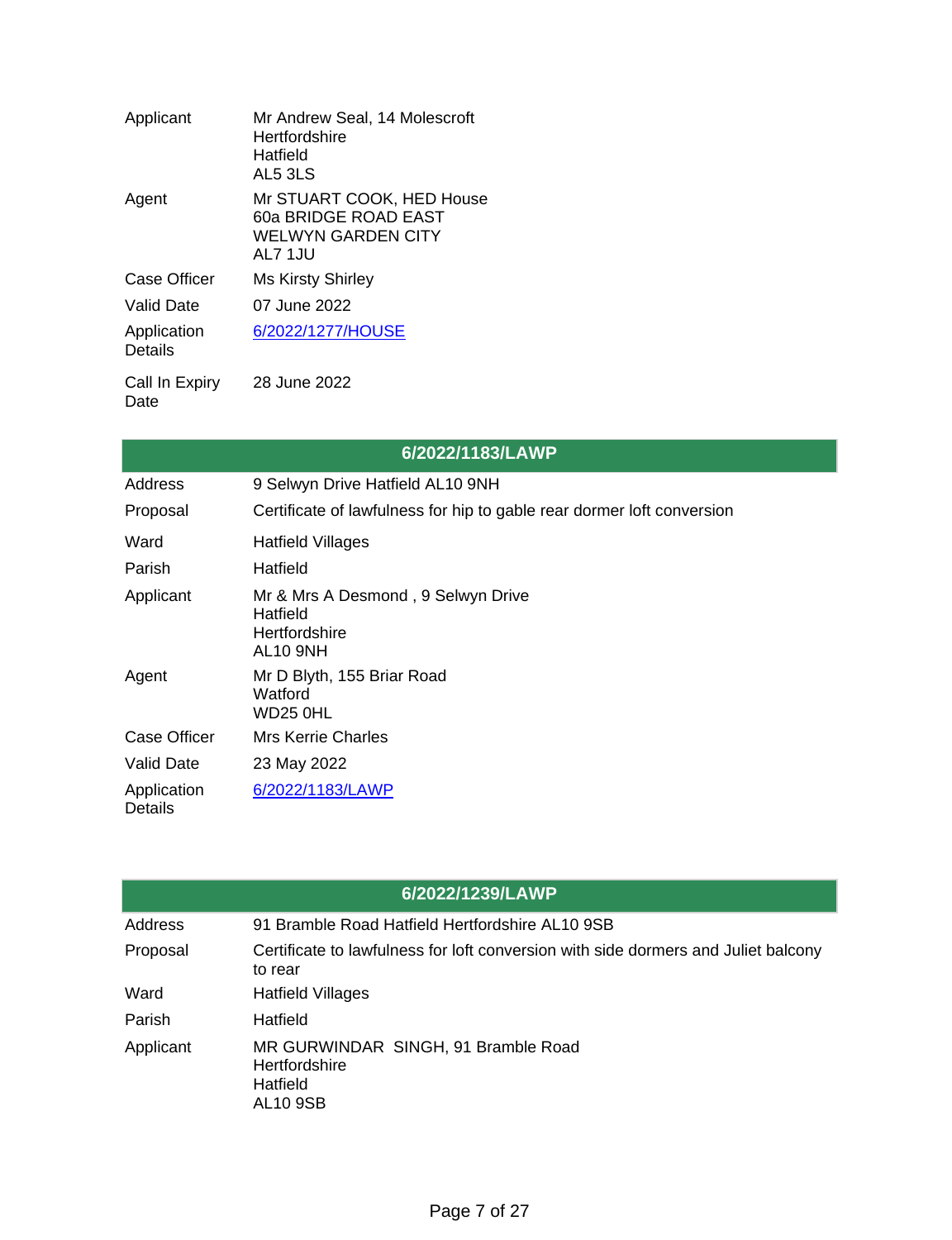| Agent                         | MR GURWINDAR SINGH, 91 Bramble Road<br>Hertfordshire<br>Hatfield<br><b>AL10 9SB</b> |
|-------------------------------|-------------------------------------------------------------------------------------|
| Case Officer                  | <b>Mrs Kerrie Charles</b>                                                           |
| <b>Valid Date</b>             | 26 May 2022                                                                         |
| Application<br><b>Details</b> | 6/2022/1239/LAWP                                                                    |

|                        | 6/2022/1047/TPO                                                                                              |
|------------------------|--------------------------------------------------------------------------------------------------------------|
| Address                | Street Record Bartlett Close Welwyn Garden City Hertfordshire AL7 4AX                                        |
| Proposal               | 1x Apple Tree (dead standing) - Fell to ground level, leaving stump as close to<br>ground level as possible. |
| Ward                   | Hollybush                                                                                                    |
| Parish                 |                                                                                                              |
| Applicant              | John O'Conner GM, 2 Great North Road<br>Welwyn<br>AL6 OPL                                                    |
| Agent                  | Mrs Julie Ward, 2 Great North Road<br>Welwyn<br>AL6 OPL                                                      |
| <b>Case Officer</b>    | Ms Emma Griffin                                                                                              |
| Valid Date             | 06 June 2022                                                                                                 |
| Application<br>Details | 6/2022/1047/TPO                                                                                              |

| 6/2022/1251/FULL |                                                                                                                                                          |  |
|------------------|----------------------------------------------------------------------------------------------------------------------------------------------------------|--|
| Address          | 189 Boundary Lane Welwyn Garden City AL7 4EJ                                                                                                             |  |
| Proposal         | Conversion of existing two storey side extension to a dwelling with erection of<br>first floor rear extension serving the existing and proposed dwelling |  |
| Ward             | Hollybush                                                                                                                                                |  |
| Parish           |                                                                                                                                                          |  |
| Applicant        | Mr Harry Hunt, 189 Boundary Lane<br><b>Welwyn Garden City</b><br>AL74EJ                                                                                  |  |
| Agent            | Mr Harry Hunt, 189 Boundary Lane<br>Welwyn Garden City<br>AL74EJ                                                                                         |  |
| Case Officer     | <b>Ms Kirsty Shirley</b>                                                                                                                                 |  |
| Valid Date       | 27 May 2022                                                                                                                                              |  |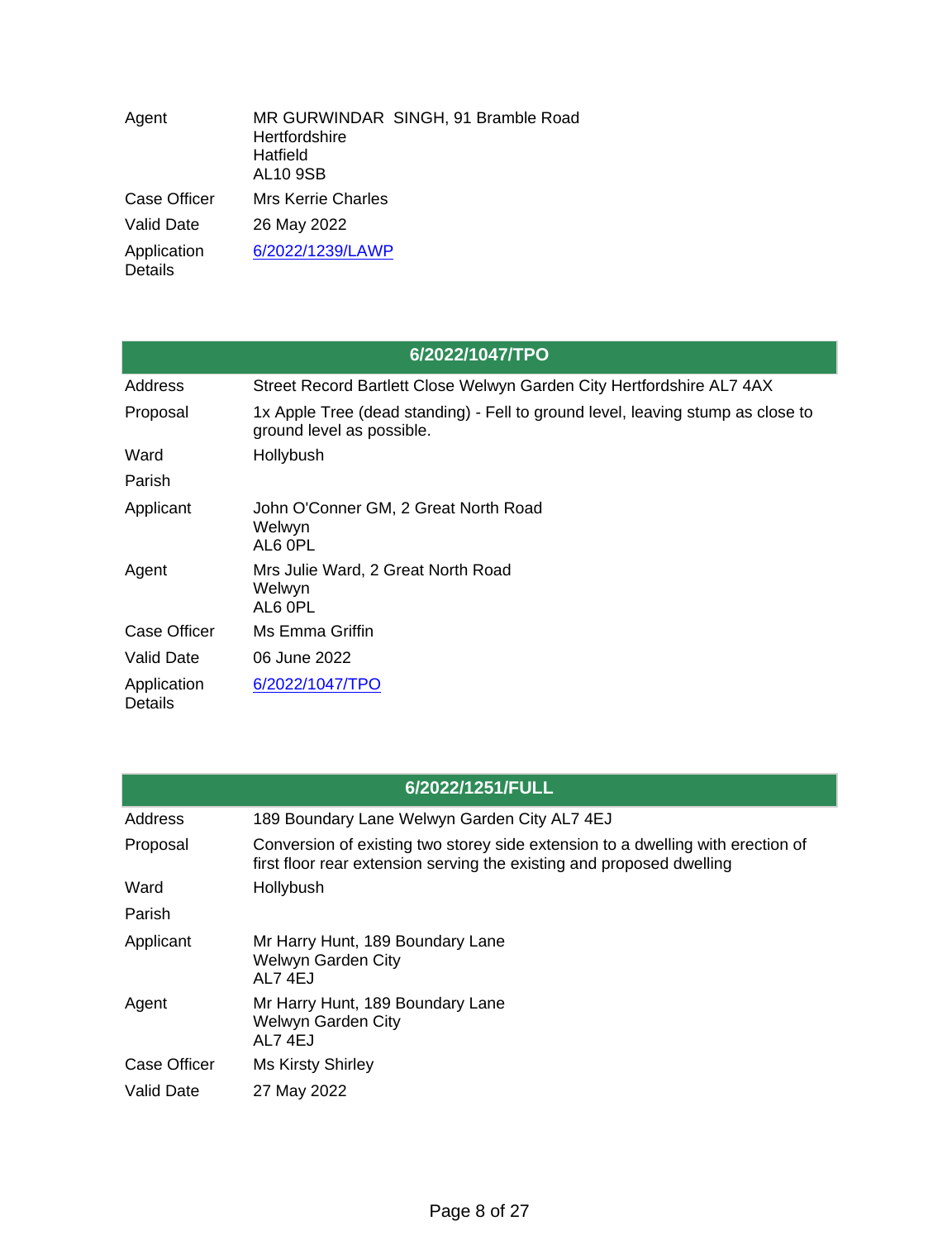**Application** Details

[6/2022/1251/FULL](https://planning.welhat.gov.uk/planning/display/6/2022/1251/FULL)

Call In Expiry Date

| 6/2022/1187/LAWP              |                                                                                                                                                                                                                                                                                    |  |
|-------------------------------|------------------------------------------------------------------------------------------------------------------------------------------------------------------------------------------------------------------------------------------------------------------------------------|--|
| Address                       | 167 Cole Green Lane Welwyn Garden City AL7 3JG                                                                                                                                                                                                                                     |  |
| Proposal                      | Certificate of lawfulness for the erection of 'Loft conversion - less than 40m <sup>3</sup> .<br>Erection of rear dormer and insertion of 3 x roof lights to front elevation of<br>existing roof.<br>Materials to match existing: facing brickwork, tile hung clad to dormer, UPVC |  |
|                               | doors and windows.                                                                                                                                                                                                                                                                 |  |
|                               | Single Storey extension to the rear - Less than 6 metres deep.<br>Materials to match existing: facing brickwork, roof tiles, UPVC doors and<br>windows.                                                                                                                            |  |
|                               | Paved driveway in front garden for 2 vehicles.<br>New electric vehicle charge point to be installed."                                                                                                                                                                              |  |
| Ward                          | Howlands                                                                                                                                                                                                                                                                           |  |
| Parish                        |                                                                                                                                                                                                                                                                                    |  |
| Applicant                     | Mr Lyndon Allen, 167 Cole Green Lane<br>Hertfordshire<br>Welwyn Garden City<br>AL7 3JG                                                                                                                                                                                             |  |
| Agent                         | Mr Lyndon Allen, 167 Cole Green Lane<br>Hertfordshire<br>Welwyn Garden City<br>AL7 3JG                                                                                                                                                                                             |  |
| Case Officer                  | <b>Mrs Kerrie Charles</b>                                                                                                                                                                                                                                                          |  |
| <b>Valid Date</b>             | 26 May 2022                                                                                                                                                                                                                                                                        |  |
| Application<br><b>Details</b> | 6/2022/1187/LAWP                                                                                                                                                                                                                                                                   |  |

|           | 6/2022/1194/HOUSE                                                    |
|-----------|----------------------------------------------------------------------|
| Address   | 44 Princes Avenue Welwyn Garden City AL7 4DT                         |
| Proposal  | Erection of single storey rear extension                             |
| Ward      | Howlands                                                             |
| Parish    |                                                                      |
| Applicant | Mr & Mrs M Turner, 44 Princes Avenue<br>Welwyn Garden City<br>AL74DT |
| Agent     | Mr Graham Randall, 5 Regatta Court<br><b>76 Undercliff Gardens</b>   |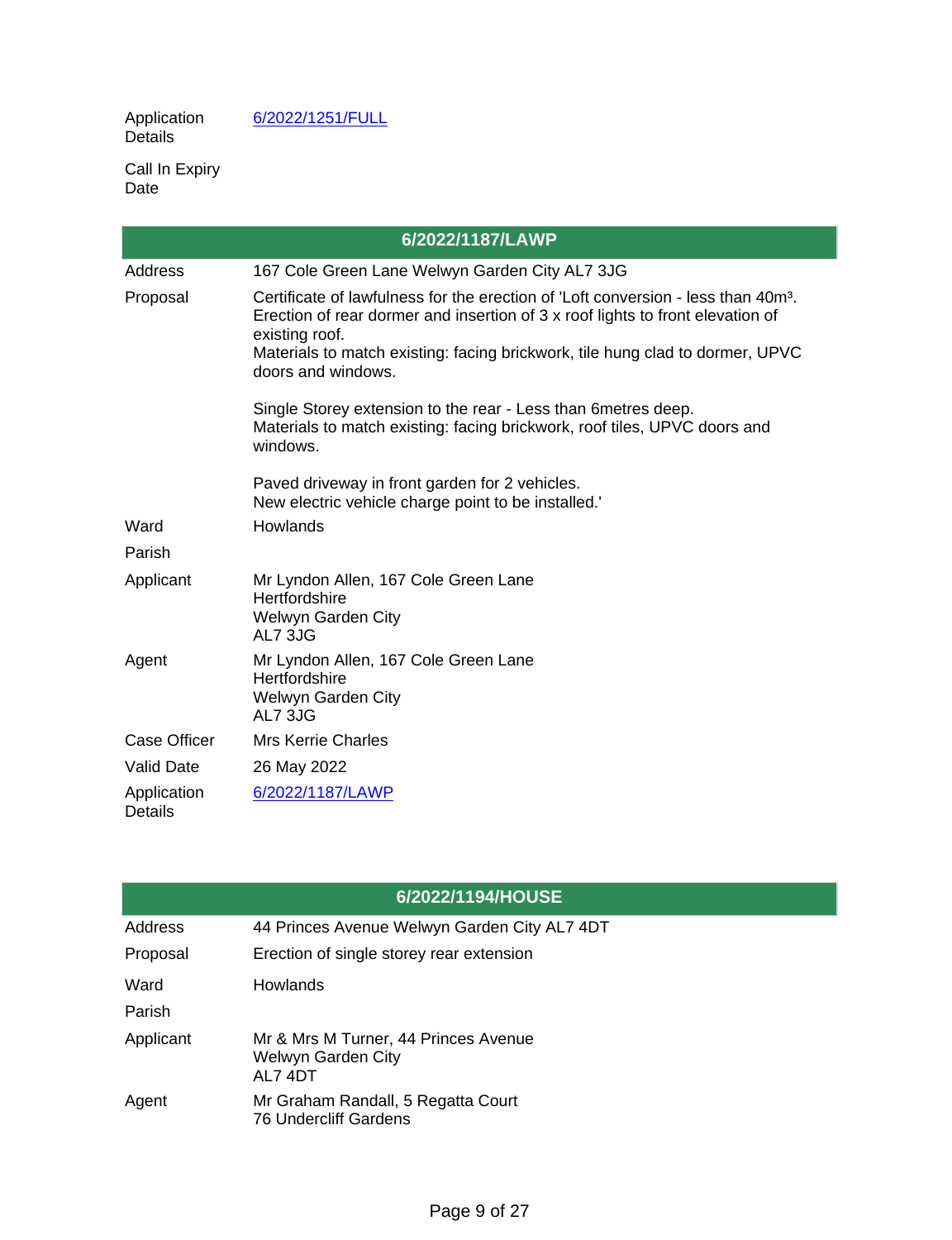| Leigh on Sea<br>SS91ED |
|------------------------|
| Ms Elizabeth Mugova    |
| 24 May 2022            |
| 6/2022/1194/HOUSE      |
|                        |

Call In Expiry Date 22 June 2022

| 6/2022/0949/HOUSE             |                                                                                                                                                                                                                                                                                                                               |  |
|-------------------------------|-------------------------------------------------------------------------------------------------------------------------------------------------------------------------------------------------------------------------------------------------------------------------------------------------------------------------------|--|
| Address                       | 21 Kingswell Ride Cuffley Potters Bar Hertfordshire EN6 4LH                                                                                                                                                                                                                                                                   |  |
| Proposal                      | Alterations to fenestration, part conversion of front hipped roof to gable roof,<br>erection of rear roof extension with conversion of rear hipped roof to gable and<br>insertion of two side dormers, erection of single storey rear extension with roof<br>terrace over rear ground floor flat roof, and raised rear patio. |  |
| Ward                          | Northaw and Cuffley                                                                                                                                                                                                                                                                                                           |  |
| Parish                        | Northaw and Cuffley                                                                                                                                                                                                                                                                                                           |  |
| Applicant                     | Mr Memis Senpolit, 21 Kingswell Ride<br>Cuffley<br>Hertfordshire<br><b>Potters Bar</b><br>EN6 4LH                                                                                                                                                                                                                             |  |
| Agent                         | Mr Ivan Chonkov, 8-10<br><b>Silver Street</b><br>Enfield<br>EN <sub>1</sub> 3ED                                                                                                                                                                                                                                               |  |
| <b>Case Officer</b>           | <b>Ms Kirsty Shirley</b>                                                                                                                                                                                                                                                                                                      |  |
| <b>Valid Date</b>             | 30 May 2022                                                                                                                                                                                                                                                                                                                   |  |
| Application<br><b>Details</b> | 6/2022/0949/HOUSE                                                                                                                                                                                                                                                                                                             |  |
| Call In Expiry<br>Date        | 27 June 2022                                                                                                                                                                                                                                                                                                                  |  |

|           | 6/2022/1099/LAWP                                                                                          |
|-----------|-----------------------------------------------------------------------------------------------------------|
| Address   | Coverack 50 The Ridgeway Cuffley Potters Bar EN6 4BA                                                      |
| Proposal  | Certificate of lawfulness for the erection of a single storey side extension                              |
| Ward      | Northaw and Cuffley                                                                                       |
| Parish    | Northaw and Cuffley                                                                                       |
| Applicant | Mr Hakan Yilmaz, 50 Coverack<br>The Ridgeway<br>Cuffley<br><b>Hertfordshire</b><br>Potters Bar<br>EN6 4BA |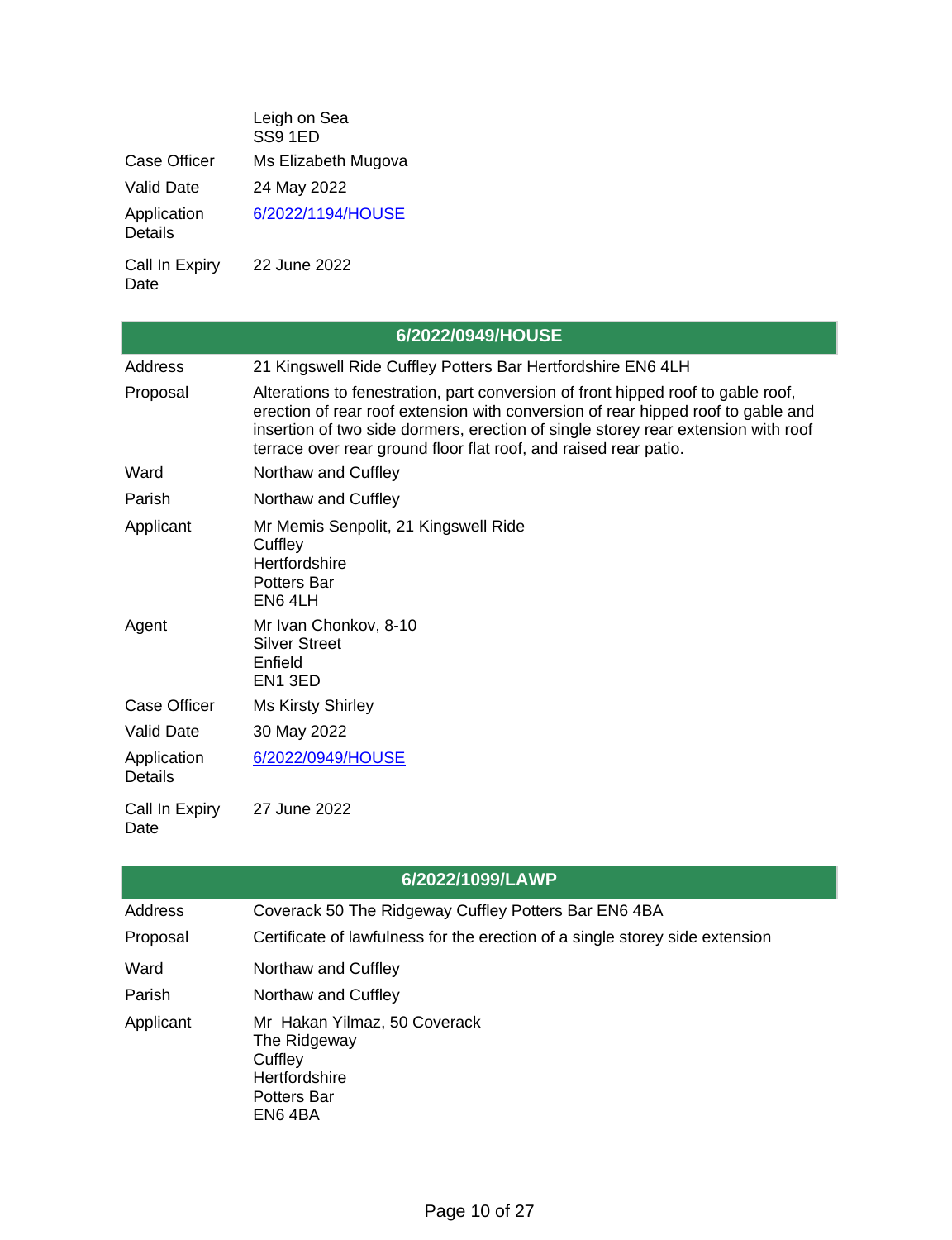| Agent                         | Mr Domenico Padalino, 25 Tudor Hall<br><b>Brewery Road</b><br>Hoddesdon<br><b>EN11 8FP</b> |
|-------------------------------|--------------------------------------------------------------------------------------------|
| <b>Case Officer</b>           | Ms Elizabeth Mugova                                                                        |
| <b>Valid Date</b>             | 25 May 2022                                                                                |
| Application<br><b>Details</b> | 6/2022/1099/LAWP                                                                           |

| 6/2022/1170/COND              |                                                                                                                                                                                                                                                                                                                                                                          |  |
|-------------------------------|--------------------------------------------------------------------------------------------------------------------------------------------------------------------------------------------------------------------------------------------------------------------------------------------------------------------------------------------------------------------------|--|
| Address                       | 12 The Ridgeway Cuffley Potters Bar EN6 4AR                                                                                                                                                                                                                                                                                                                              |  |
| Proposal                      | Submission of details pursuant to condition number 1 (Proposed Crown roof), 2<br>(brickwork) and 3 (three first floor side windows obscured), on planning<br>permission 6/2021/2504/HOUSE - Erection of two storey side extension, single<br>storey rear extension, link building, installation of two dormer windows, front<br>porch canopy and associated landscaping. |  |
| Ward                          | Northaw and Cuffley                                                                                                                                                                                                                                                                                                                                                      |  |
| Parish                        | Northaw and Cuffley                                                                                                                                                                                                                                                                                                                                                      |  |
| Applicant                     | Mr W Troost-Ekong, 12 The Ridgeway<br>Cuffley<br>Hertfordshire<br><b>Potters Bar</b><br>EN64AR                                                                                                                                                                                                                                                                           |  |
| Agent                         | Ms Lauren McIntyre, Trail Architects<br><b>First Floor</b><br>12 Carpenter Street<br>Perth<br>PH <sub>1</sub> 5LZ                                                                                                                                                                                                                                                        |  |
| <b>Case Officer</b>           | Ms Elizabeth Mugova                                                                                                                                                                                                                                                                                                                                                      |  |
| <b>Valid Date</b>             | 20 May 2022                                                                                                                                                                                                                                                                                                                                                              |  |
| Application<br><b>Details</b> | 6/2022/1170/COND                                                                                                                                                                                                                                                                                                                                                         |  |

|           | 6/2022/1200/LAWP                                                                                             |
|-----------|--------------------------------------------------------------------------------------------------------------|
| Address   | 23A The Ridgeway Cuffley Potters Bar EN6 4BB                                                                 |
| Proposal  | Certificate of lawfulness for the erection of an outhouse building to accommodate<br>gym and golf simulator. |
| Ward      | Northaw and Cuffley                                                                                          |
| Parish    | Northaw and Cuffley                                                                                          |
| Applicant | Mr D Jones, 23 A The Ridgeway<br>Cuffley<br>Hertfordshire                                                    |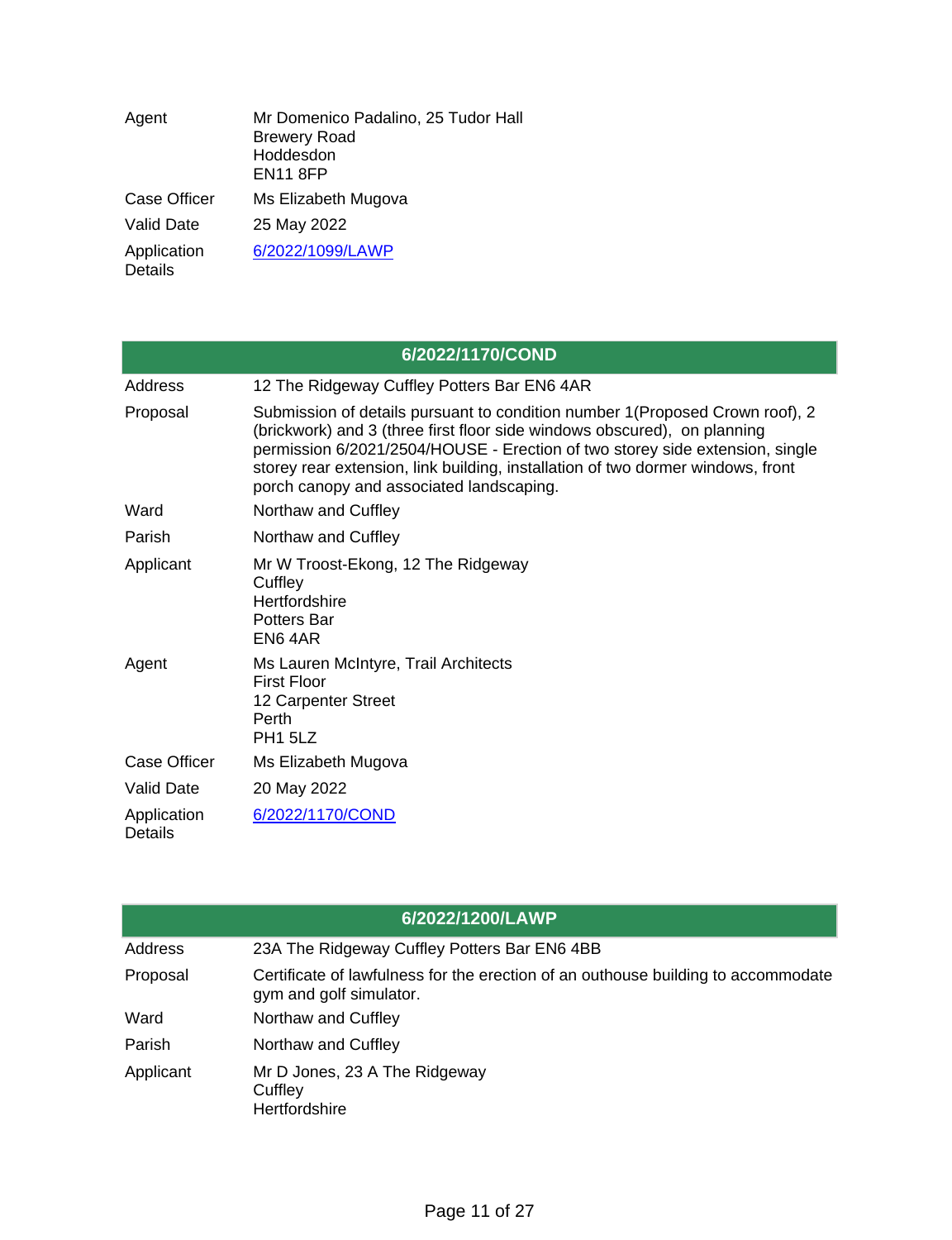|                               | Potters Bar<br>EN64BB                                        |
|-------------------------------|--------------------------------------------------------------|
| Agent                         | Mr Les Fenton, 67 Daisy Drive<br><b>HATFIELD</b><br>AL10 9FR |
| Case Officer                  | Mrs Kerrie Charles                                           |
| Valid Date                    | 24 May 2022                                                  |
| Application<br><b>Details</b> | 6/2022/1200/LAWP                                             |

| 6/2022/1283/VAR               |                                                                                                                                                                                                             |  |
|-------------------------------|-------------------------------------------------------------------------------------------------------------------------------------------------------------------------------------------------------------|--|
| Address                       | 34 Vineyards Road Northaw Potters Bar EN6 4PA                                                                                                                                                               |  |
| Proposal                      | Variation of condition 6 (photovoltaic panels, air source heat pump and electric<br>vehicle charging points) and condition 7 (approved plans) on planning application<br>6/2020/1365/FULL, dated 08/10/2020 |  |
| Ward                          | Northaw and Cuffley                                                                                                                                                                                         |  |
| Parish                        | Northaw and Cuffley                                                                                                                                                                                         |  |
| Applicant                     | <b>BRICREST HOMES, 2 PLACE FARM</b><br><b>WHEATHAMPSTED</b><br>AL4 8SB                                                                                                                                      |  |
| Agent                         | Ian Turvey, 92 Green Drift<br><b>ROYSTON</b><br>SG8 5BT                                                                                                                                                     |  |
| <b>Case Officer</b>           | Ms Emily Stainer                                                                                                                                                                                            |  |
| Valid Date                    | 30 May 2022                                                                                                                                                                                                 |  |
| Application<br><b>Details</b> | 6/2022/1283/VAR                                                                                                                                                                                             |  |
| Call In Expiry<br>Date        | 22 June 2022                                                                                                                                                                                                |  |

|                | 6/2022/1211/HOUSE                                                                                                                                                                                                                      |
|----------------|----------------------------------------------------------------------------------------------------------------------------------------------------------------------------------------------------------------------------------------|
| <b>Address</b> | 14 The Reeds Welwyn Garden City Hertfordshire AL7 3BN                                                                                                                                                                                  |
| Proposal       | The erection of a rear box dormer, the installation of roof lights to the front roof<br>slope and the raising of the ridgeline of the existing dwelling to facilitate the<br>conversion of the loft space into habitable accommodation |
| Ward           | Peartree                                                                                                                                                                                                                               |
| Parish         |                                                                                                                                                                                                                                        |
| Applicant      | Mr A Wood, 14 The Reeds<br><b>Hertfordshire</b><br>Welwyn Garden City<br>AL7 3BN                                                                                                                                                       |
| Agent          | Mr Sam Dicocco, 8 Barbara Court<br>Welwyn                                                                                                                                                                                              |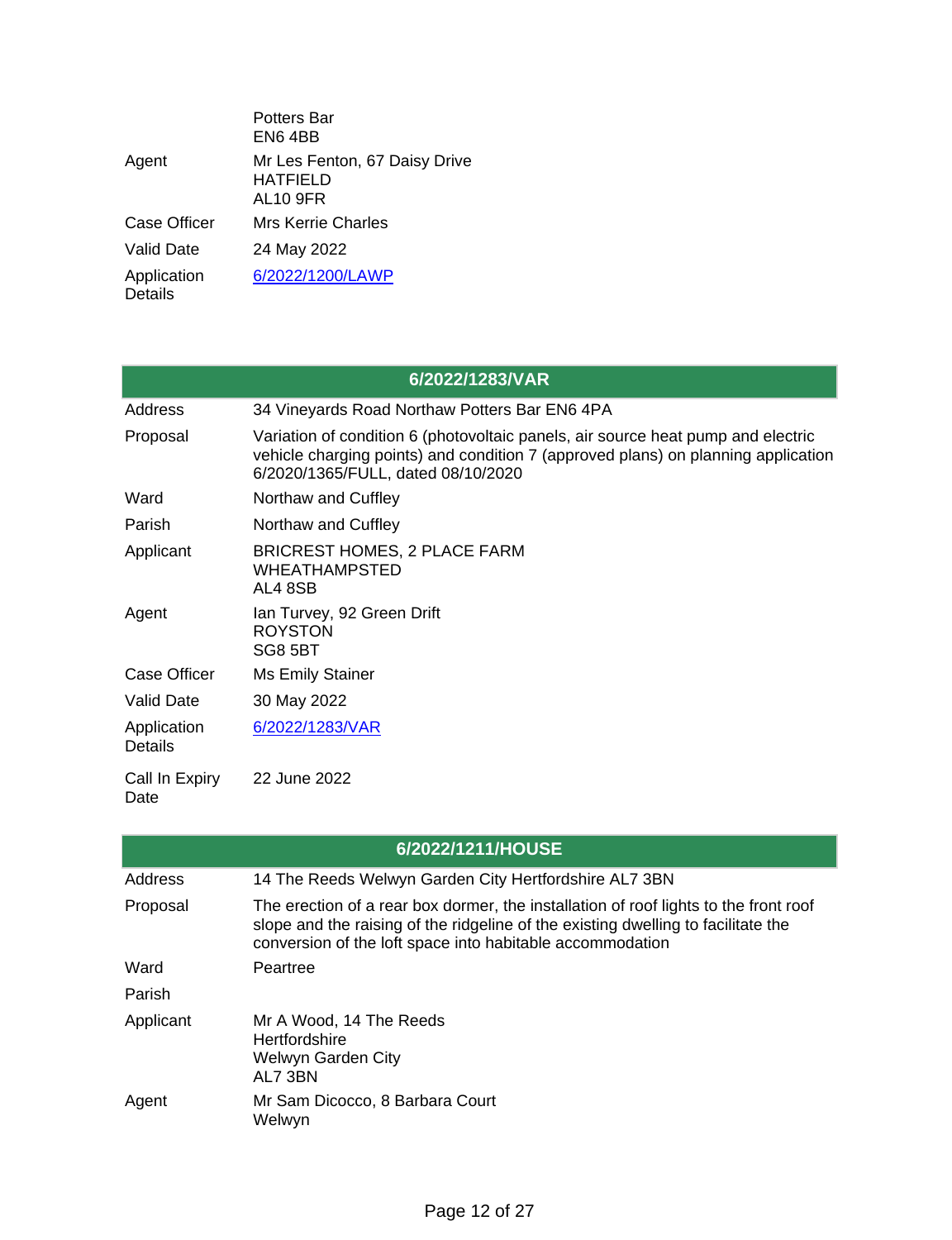### AL6 9GB

Case Officer Ms Emily Stainer Valid Date 25 May 2022 **Application** Details [6/2022/1211/HOUSE](https://planning.welhat.gov.uk/planning/display/6/2022/1211/HOUSE) Call In Expiry Date 22 June 2022

|                               | 6/2022/1227/HOUSE                                                                                                                  |
|-------------------------------|------------------------------------------------------------------------------------------------------------------------------------|
| <b>Address</b>                | 3 Salisbury Road Welwyn Garden City AL7 3RR                                                                                        |
| Proposal                      | Erection of single storey rear/side extension with rooflight and part two storey<br>rear extension, following demolition of garage |
| Ward                          | Peartree                                                                                                                           |
| Parish                        |                                                                                                                                    |
| Applicant                     | Mr C Grover, 3 Salisbury Road<br>Hertfordshire<br>Welwyn Garden City<br>AL7 3RR                                                    |
| Agent                         | Mr Stuart Cook, HED House<br>60a Bridge Road East<br>Welwyn Garden City<br>AL7 1 JU                                                |
| Case Officer                  | Ms Ashley Ransome                                                                                                                  |
| <b>Valid Date</b>             | 25 May 2022                                                                                                                        |
| Application<br><b>Details</b> | 6/2022/1227/HOUSE                                                                                                                  |
| Call In Expiry<br>Date        | 29 June 2022                                                                                                                       |

| 6/2022/1278/HOUSE   |                                                                                              |  |
|---------------------|----------------------------------------------------------------------------------------------|--|
| Address             | 6 Heronswood Road Welwyn Garden City AL7 3NU                                                 |  |
| Proposal            | Erection of a part single, part two storey rear extension                                    |  |
| Ward                | Peartree                                                                                     |  |
| Parish              |                                                                                              |  |
| Applicant           | Mr John McDonald, 6 Heronswood Road<br><b>Hertfordshire</b><br>Welwyn Garden City<br>AL7 3NU |  |
| Agent               | Mr Stuart Cook, HED House<br>60a BRIDGE ROAD EAST<br><b>WELWYN GARDEN CITY</b><br>AL7 1JU    |  |
| <b>Case Officer</b> | Mrs Sarah Madyausiku                                                                         |  |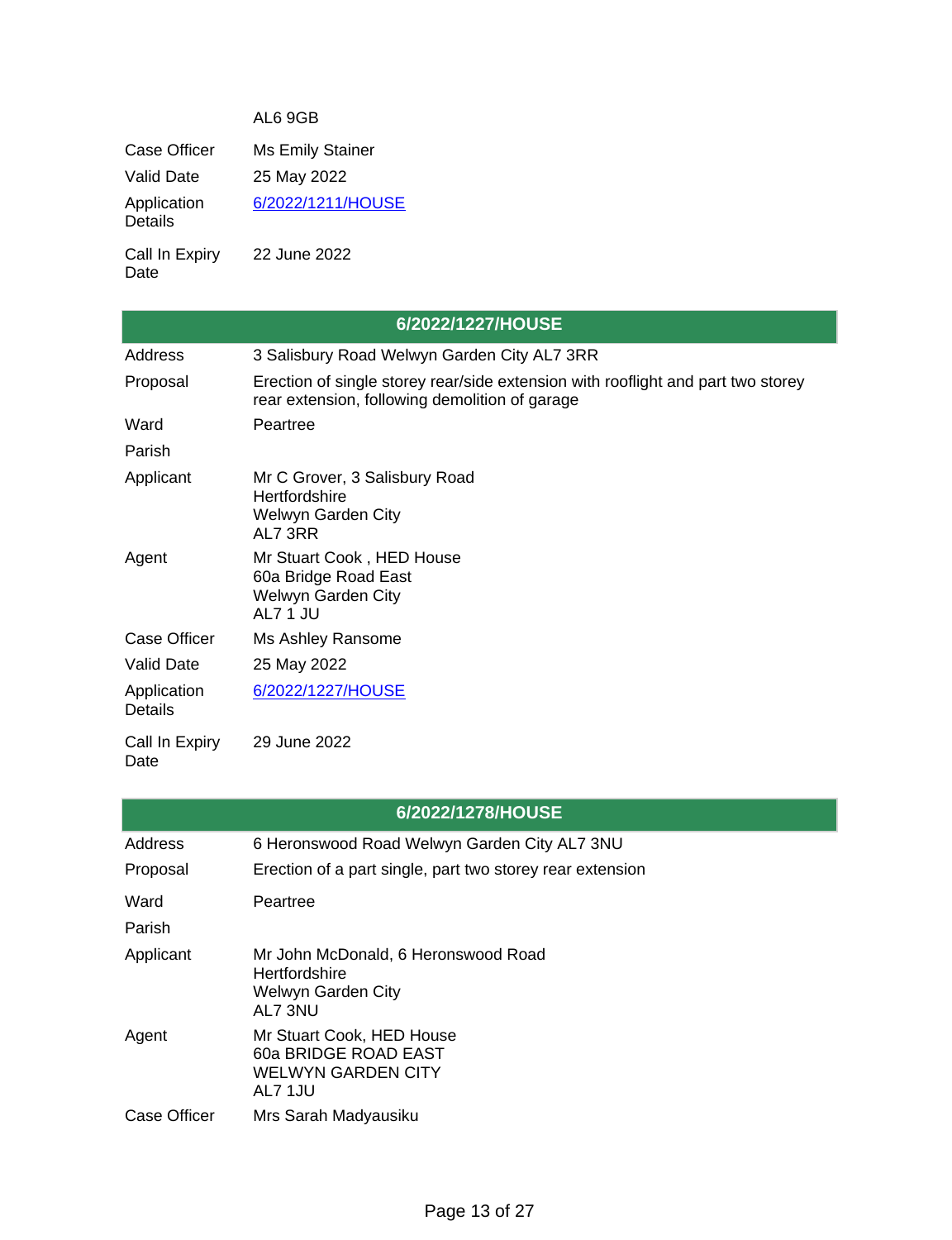Valid Date 30 May 2022 Application Details [6/2022/1278/HOUSE](https://planning.welhat.gov.uk/planning/display/6/2022/1278/HOUSE)

Call In Expiry Date 22 June 2022

| 6/2022/1273/TC                |                                                                                          |  |
|-------------------------------|------------------------------------------------------------------------------------------|--|
| Address                       | 45 Sherrardspark Road Welwyn Garden City AL8 7LD                                         |  |
| Proposal                      | 2 x conifers fell to ground level replace with smaller trees and shrubs                  |  |
| Ward                          | <b>Sherrards</b>                                                                         |  |
| Parish                        |                                                                                          |  |
| Applicant                     | Mrs Lucy Gravatt, 45 Sherrardspark Road<br>Hertfordshire<br>Welwyn Garden City<br>AL87LD |  |
| Agent                         | Mr Anthony Gotobed, 10 the moors<br>Welwyn Garden City<br>Welwyn Garden City<br>AL71QR   |  |
| Case Officer                  | Ms Emma Griffin                                                                          |  |
| <b>Valid Date</b>             | 30 May 2022                                                                              |  |
| Application<br><b>Details</b> | 6/2022/1273/TC                                                                           |  |

| 6/2022/1108/HOUSE |                                                                                          |  |
|-------------------|------------------------------------------------------------------------------------------|--|
| Address           | 9 Welham Close Welham Green Hatfield AL9 7PP                                             |  |
| Proposal          | Erection of part single, part two storey rear and side extension.                        |  |
| Ward              | Welham Green & Hatfield South                                                            |  |
| Parish            | North Mymms                                                                              |  |
| Applicant         | Mr Mark Williams, 9 Welham Close<br>Welham Green<br>Hertfordshire<br>Hatfield<br>AL9 7PP |  |
| Agent             | Mr Ruairi Cassidy, 25 Albany Gate<br>Potters Bar<br>Potters Bar<br>en6 1dn               |  |
| Case Officer      | Ms Elizabeth Mugova                                                                      |  |
| Valid Date        | 18 May 2022                                                                              |  |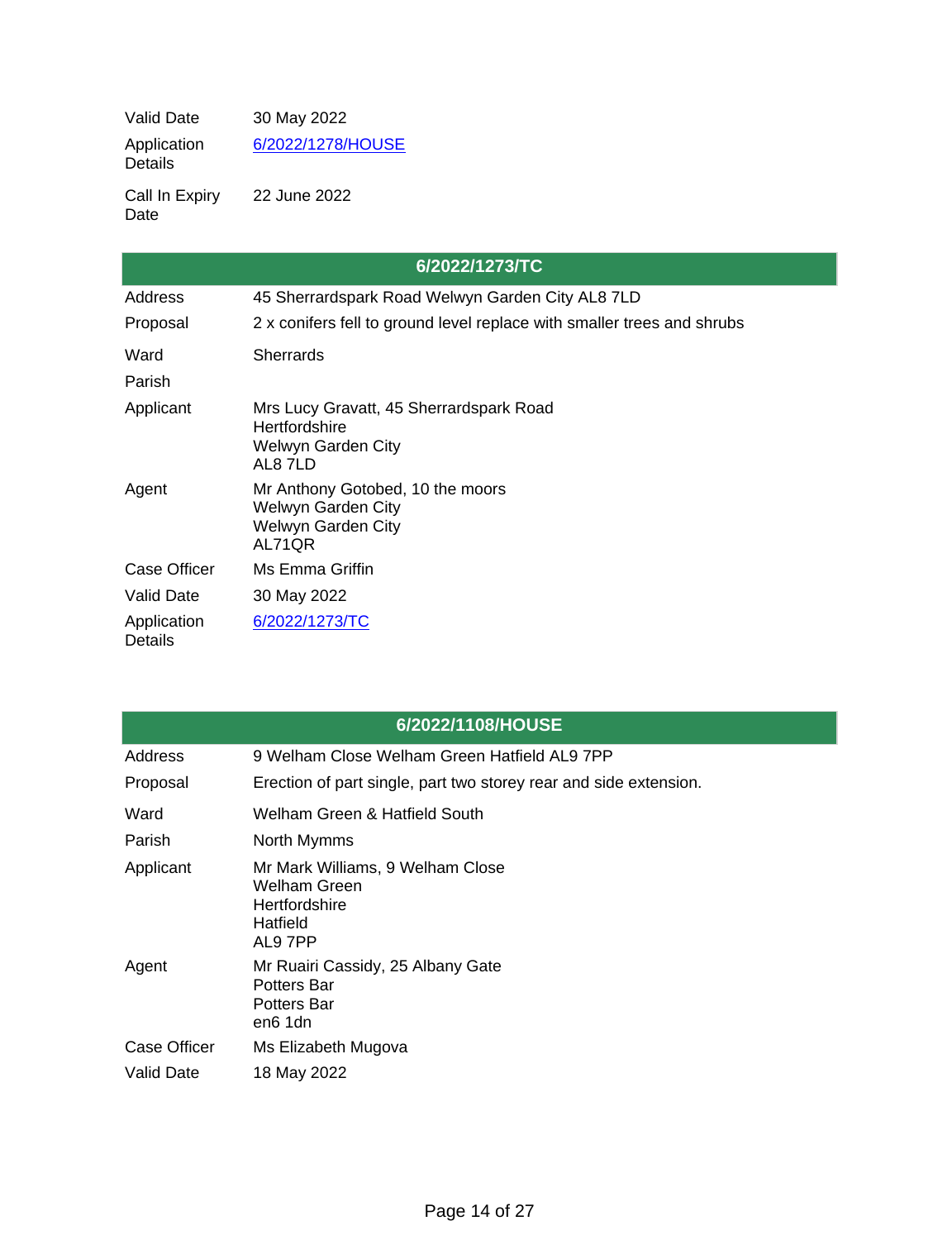Application Details [6/2022/1108/HOUSE](https://planning.welhat.gov.uk/planning/display/6/2022/1108/HOUSE)

Call In Expiry Date 27 June 2022

|                        | 6/2022/1214/HOUSE                                                                                   |
|------------------------|-----------------------------------------------------------------------------------------------------|
| Address                | 22 Skimpans Close Welham Green Hatfield AL9 7PB                                                     |
| Proposal               | Single storey rear extension and conversion of garage to habitable<br>accommodation.                |
| Ward                   | Welham Green & Hatfield South                                                                       |
| Parish                 | North Mymms                                                                                         |
| Applicant              | Mr Dhruve Patel, 22 Skimpans Close<br><b>Welham Green</b><br>Hertfordshire<br>Hatfield<br>AL9 7PB   |
| Agent                  | Mr Michael Neocleous, 105A PARK ROAD<br><b>NEW BARNET</b><br>New Barnet<br><b>BARNET</b><br>EN4 9QR |
| Case Officer           | Ms Elizabeth Mugova                                                                                 |
| <b>Valid Date</b>      | 25 May 2022                                                                                         |
| Application<br>Details | 6/2022/1214/HOUSE                                                                                   |
| Call In Expiry<br>Date | 22 June 2022                                                                                        |

|              | 6/2022/1215/LAWP                                                                                           |
|--------------|------------------------------------------------------------------------------------------------------------|
| Address      | 22 Skimpans Close Welham Green Hatfield AL9 7PB                                                            |
| Proposal     | Certificate of lawfulness for a single storey rear outhouse for use as gym/office                          |
| Ward         | Welham Green & Hatfield South                                                                              |
| Parish       | North Mymms                                                                                                |
| Applicant    | Mr Dhruve Patel, 22 Skimpans Close<br>Welham Green<br><b>Hertfordshire</b><br>Hatfield<br>AL9 7PB          |
| Agent        | Mr Michael Neocleous, 105A PARK ROAD<br><b>NEW BARNET</b><br><b>New Barnet</b><br><b>BARNET</b><br>EN4 9QR |
| Case Officer | Ms Elizabeth Mugova                                                                                        |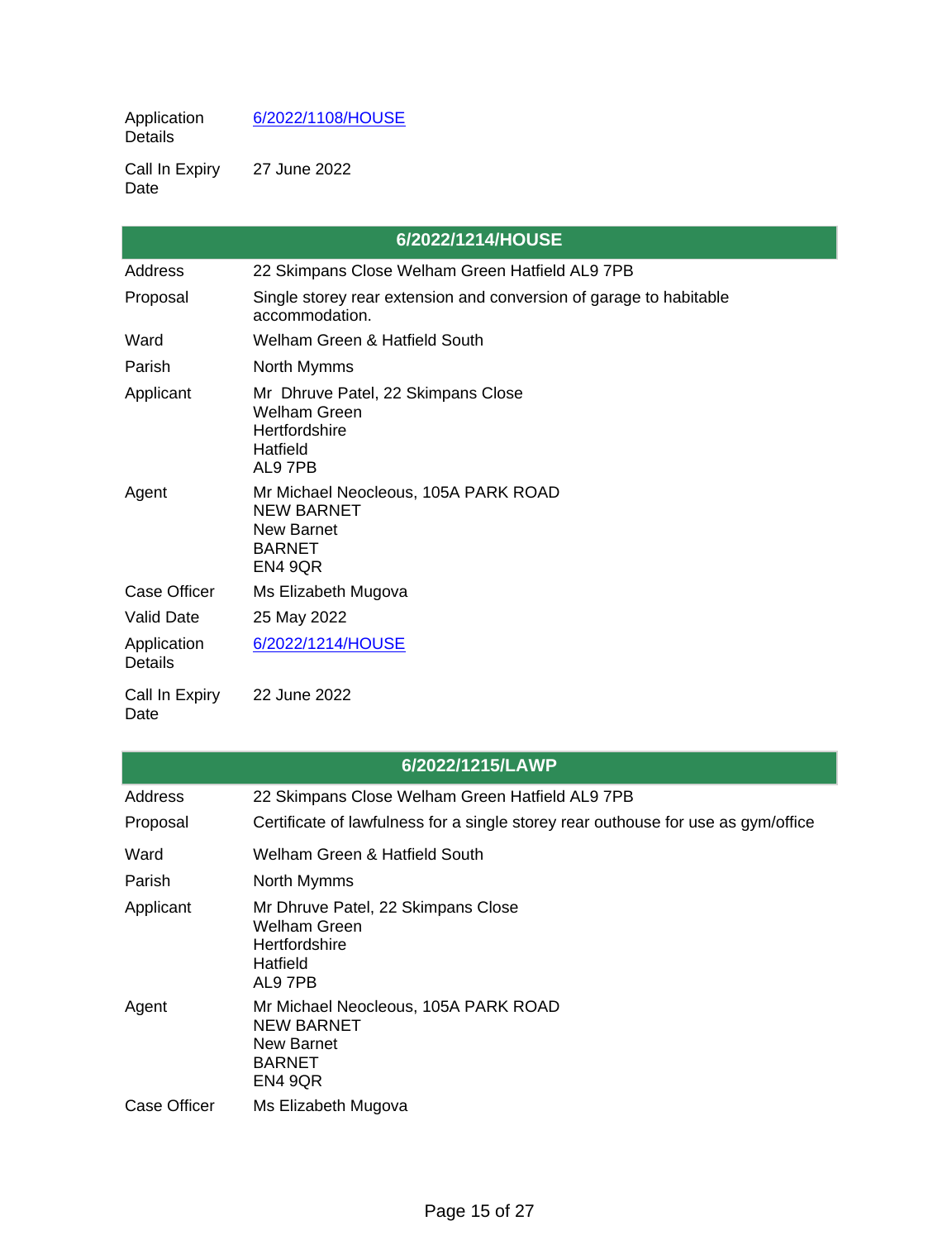Valid Date 25 May 2022 Application Details [6/2022/1215/LAWP](https://planning.welhat.gov.uk/planning/display/6/2022/1215/LAWP)

|                        | 6/2022/1267/FULL                                                                                                                 |
|------------------------|----------------------------------------------------------------------------------------------------------------------------------|
| Address                | Milkwood Farm Dixons Hill Close Welham Green Hatfield AL9 7EF                                                                    |
| Proposal               | Erection of replacement dwelling and cartlodge (following demolition of all<br>buildings / structures on site)                   |
| Ward                   | Welham Green & Hatfield South                                                                                                    |
| Parish                 | North Mymms                                                                                                                      |
| Applicant              | Mr Brian Lenihan, Milkwood Farm Dixons Hill Close<br><b>Welham Green</b><br>Hertfordshire<br>Hatfield<br>AL9 7EF                 |
| Agent                  | Mr Barney Walker, Unit 2B<br><b>Barton Road Trading Estate</b><br><b>Barton Road</b><br><b>Bury St Edmunds</b><br><b>IP327BE</b> |
| <b>Case Officer</b>    | Ms Elizabeth Mugova                                                                                                              |
| <b>Valid Date</b>      | 31 May 2022                                                                                                                      |
| Application<br>Details | 6/2022/1267/FULL                                                                                                                 |
| Call In Expiry<br>Date | 22 June 2022                                                                                                                     |

# **6/2022/1308/FULL**

| Address             | 41 Hawkshead Lane North Mymms AL9 7TD                                                                                                                                                                                   |
|---------------------|-------------------------------------------------------------------------------------------------------------------------------------------------------------------------------------------------------------------------|
| Proposal            | Subdivision of the plot and the erection of a new building housing a pair of semi-<br>detached dwellings with associated parking, bins and shared access following<br>the part demolition of the existing dwellinghouse |
| Ward                | Welham Green & Hatfield South                                                                                                                                                                                           |
| Parish              | North Mymms                                                                                                                                                                                                             |
| Applicant           | Mr Eric Handler, C/O AGENT<br>2 Juniper Road<br>Cove<br>GU <sub>14</sub> 9XU                                                                                                                                            |
| Agent               | Mr R Patel, 2 Juniper Road<br>Cove<br>Farnborough<br><b>GU14 9XU</b>                                                                                                                                                    |
| <b>Case Officer</b> | Ms Emily Stainer                                                                                                                                                                                                        |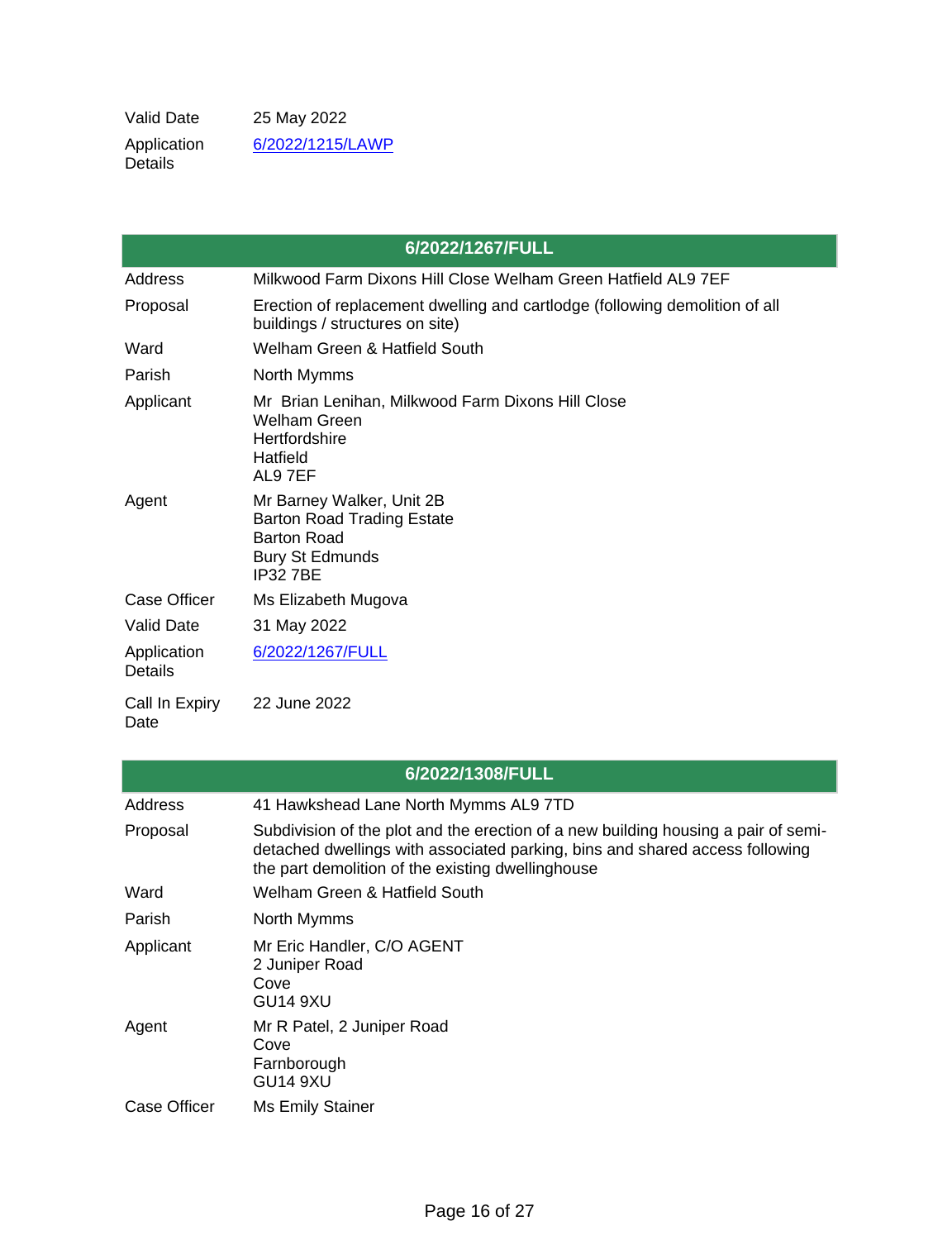Valid Date 07 June 2022 Application Details [6/2022/1308/FULL](https://planning.welhat.gov.uk/planning/display/6/2022/1308/FULL)

Call In Expiry Date 30 June 2022

|                               | 6/2022/1311/PN8                                                           |
|-------------------------------|---------------------------------------------------------------------------|
| Address                       | 76 Cherry Way Hatfield Hertfordshire AL10 8LD                             |
| Proposal                      | Prior approval for rear single storey extension                           |
| Ward                          | Welham Green & Hatfield South                                             |
| Parish                        | Hatfield                                                                  |
| Applicant                     | , 62 Greyhound Hill<br>Hendon<br><b>NW4 4.JB</b>                          |
| Agent                         | Mr Chido Ndukwe, MRICS, 62 Greyhound Hill<br>Hendon<br>London<br>NW4 4.JB |
| Case Officer                  | Mrs Kerrie Charles                                                        |
| Valid Date                    | 07 June 2022                                                              |
| Application<br><b>Details</b> | 6/2022/1311/PN8                                                           |

|                        | 6/2022/1127/PN14                                                                 |
|------------------------|----------------------------------------------------------------------------------|
| Address                | 61 New Road Digswell Welwyn AL6 0AL                                              |
| Proposal               | Prior approval for the demolition of existing dwelling                           |
| Ward                   | Welwyn East                                                                      |
| Parish                 | Welwyn                                                                           |
| Applicant              | Mr Vyan Burger, Ingatestone Hall<br>North Wing Offices<br>Ingatestone<br>CM4 9NR |
| Agent                  | Mr Vyan Burger, Ingatestone Hall<br>North Wing Offices<br>Ingatestone<br>CM4 9NR |
| <b>Case Officer</b>    | Mr Raymond Lee                                                                   |
| Valid Date             | 16 May 2022                                                                      |
| Application<br>Details | 6/2022/1127/PN14                                                                 |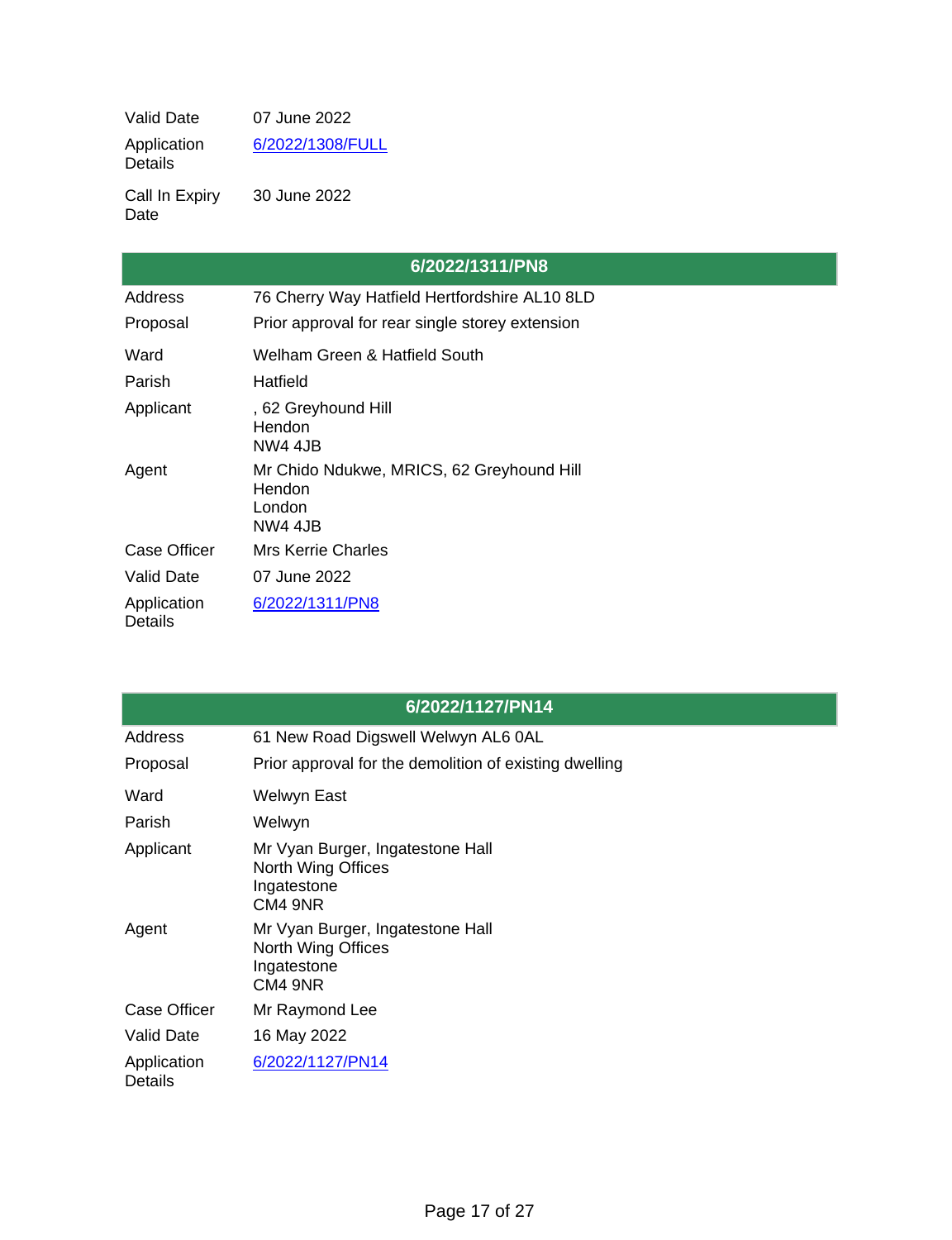|                               | 6/2022/1191/HOUSE                                                        |
|-------------------------------|--------------------------------------------------------------------------|
| Address                       | 11A Heath Road Welwyn Hertfordshire AL6 OTP                              |
| Proposal                      | Erection of rear extension following demolition of existing conservatory |
| Ward                          | Welwyn East                                                              |
| Parish                        | Welwyn                                                                   |
| Applicant                     | Mr Jay Nair, 11A Heath Road<br>Welwyn<br>AL6 OTP                         |
| Agent                         | Mr Vishal Baichande, 17 Homestead Road<br>Hatfield<br><b>AL10 0QJ</b>    |
| Case Officer                  | Mrs Sarah Madyausiku                                                     |
| <b>Valid Date</b>             | 24 May 2022                                                              |
| Application<br><b>Details</b> | 6/2022/1191/HOUSE                                                        |
| Call In Expiry<br>Date        | 28 June 2022                                                             |

|                        | 6/2022/1218/COND                                                                                                       |
|------------------------|------------------------------------------------------------------------------------------------------------------------|
| Address                | 11A Heath Road Welwyn AL6 OTP                                                                                          |
| Proposal               | Submission of details pursuant to Condition 1 (Arboricultural assessment) on<br>planning permissions 6/2021/2391/HOUSE |
| Ward                   | Welwyn East                                                                                                            |
| Parish                 | Welwyn                                                                                                                 |
| Applicant              | Mr Jay Nair, 11A Heath Road<br>Welwyn<br>AL6 OTP                                                                       |
| Agent                  | Mr Jay Nair, 11A Heath Road<br>Welwyn<br>AL6 OTP                                                                       |
| Case Officer           | Mrs Sarah Madyausiku                                                                                                   |
| <b>Valid Date</b>      | 25 May 2022                                                                                                            |
| Application<br>Details | 6/2022/1218/COND                                                                                                       |

|          | 6/2022/1246/COND                                                                                                                       |
|----------|----------------------------------------------------------------------------------------------------------------------------------------|
| Address  | 54 New Road Digswell Welwyn AL6 0AH                                                                                                    |
| Proposal | Submission of details pursuant to conditions 2 (refuse & recycling) and 3 (bicycle<br>store) ) on planning permission 6/2018/2124/FULL |
| Ward     | Welwyn East                                                                                                                            |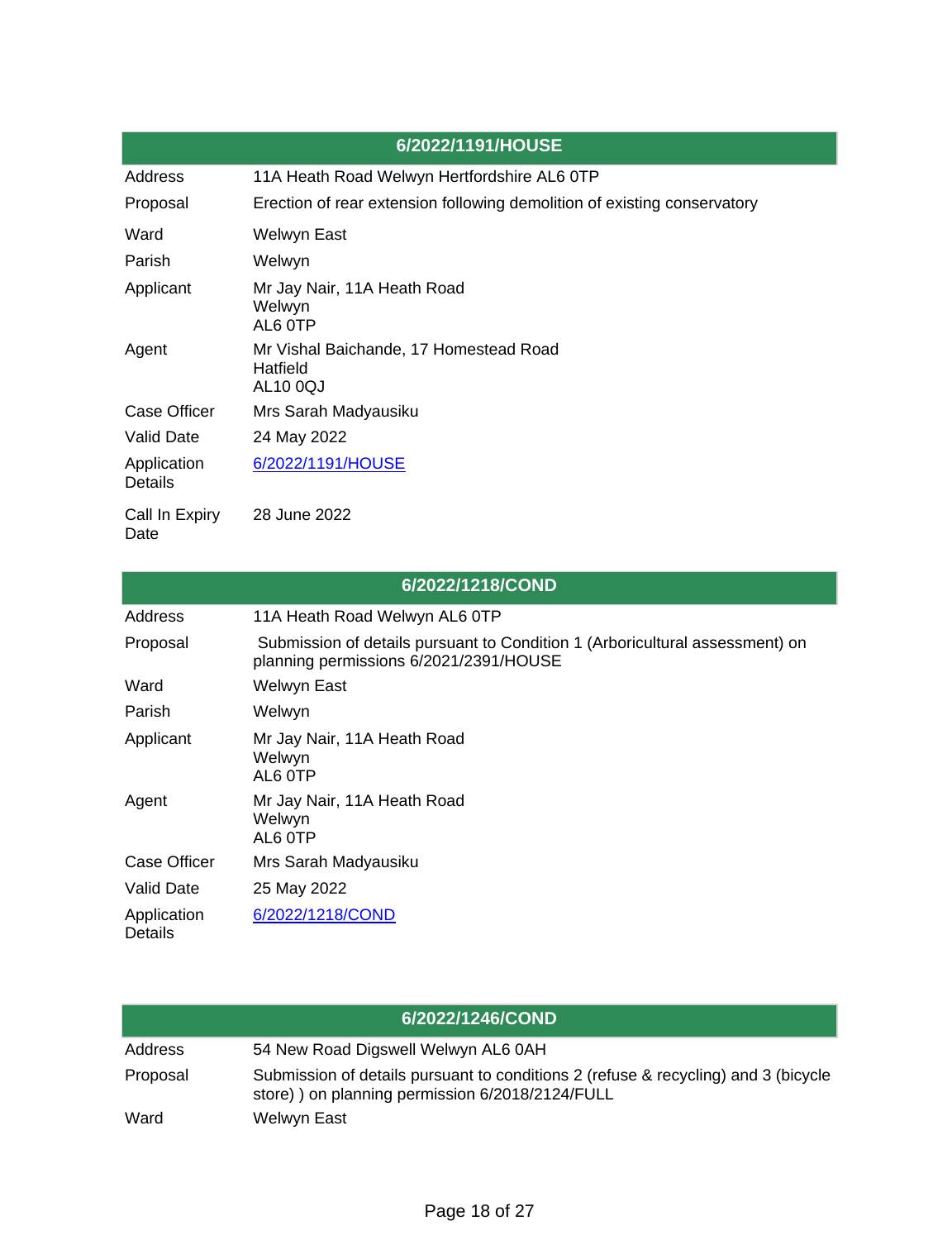| Parish                        | Welwyn                                                       |
|-------------------------------|--------------------------------------------------------------|
| Applicant                     | Mr Ali Kavakeb, 54 New Road<br>Digswell<br>Welwyn<br>AL6 0AH |
| Agent                         | Mr Kavakeb, 54 New Road<br>Digswell<br>Welwyn<br>AL6 0AH     |
| <b>Case Officer</b>           | Ms Emily Stainer                                             |
| Valid Date                    | 26 May 2022                                                  |
| Application<br><b>Details</b> | 6/2022/1246/COND                                             |

|                               | 6/2022/1250/HOUSE                                                                                                                                      |
|-------------------------------|--------------------------------------------------------------------------------------------------------------------------------------------------------|
| Address                       | 13 Elmoor Avenue Welwyn AL6 9PG                                                                                                                        |
| Proposal                      | Erection of a single storey front extension, two storey side extension and single<br>storey rear extension following the demolition of existing garage |
| Ward                          | Welwyn West                                                                                                                                            |
| Parish                        | Welwyn                                                                                                                                                 |
| Applicant                     | Mr & Mrs Howard, 13 Elmoor Avenue<br>Hertfordshire<br>Welwyn<br>AL6 9PG                                                                                |
| Agent                         | Mr Richard Collin, 27 St Andrews Close<br><b>SLIP END</b><br>LU1 4DE                                                                                   |
| Case Officer                  | Mrs Sarah Madyausiku                                                                                                                                   |
| <b>Valid Date</b>             | 26 May 2022                                                                                                                                            |
| Application<br><b>Details</b> | 6/2022/1250/HOUSE                                                                                                                                      |
| Call In Expiry<br>Date        | 29 June 2022                                                                                                                                           |

| 6/2022/1265/COND |                                                                                                                                       |  |
|------------------|---------------------------------------------------------------------------------------------------------------------------------------|--|
| Address          | Welwyn Reservoir Ottway Walk Welwyn AL6 9JT                                                                                           |  |
| Proposal         | Submission of details pursuant to conditions 2 (Materials), 3 (Landscaping) and 4<br>(Noise) on planning application 6/2021/3410/FULL |  |
| Ward             | Welwyn West                                                                                                                           |  |
| Parish           | Welwyn                                                                                                                                |  |
| Applicant        | Mr M Andrews, 52a Great North Road<br><b>WGC</b>                                                                                      |  |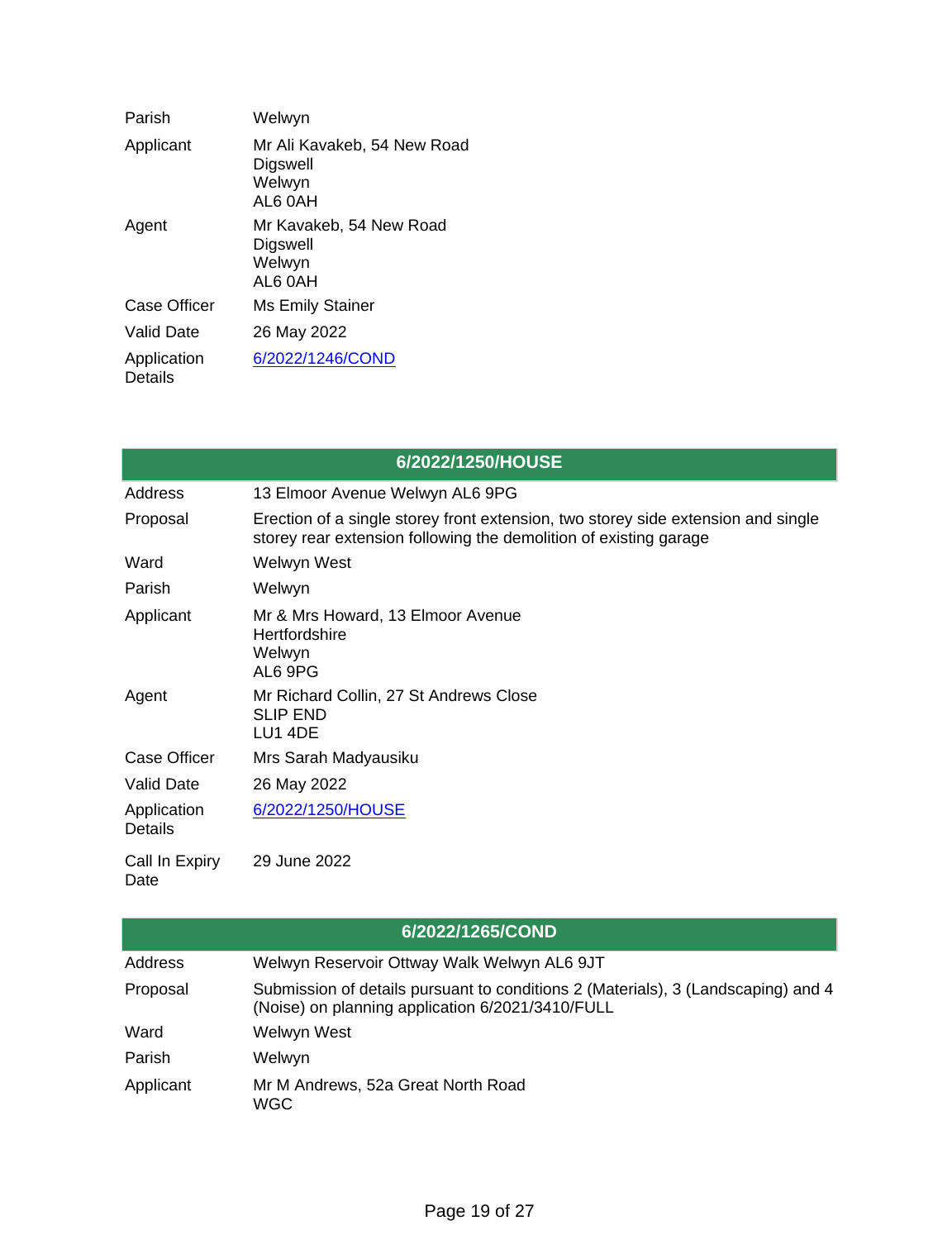|                               | AL8 7TL                                                            |
|-------------------------------|--------------------------------------------------------------------|
| Agent                         | Mr Mark Scott, Bancroft House<br>34 Bancroft<br>Hitchin<br>SG5 1LA |
| Case Officer                  | Mr Raymond Lee                                                     |
| Valid Date                    | 30 May 2022                                                        |
| Application<br><b>Details</b> | 6/2022/1265/COND                                                   |

| 6/2022/1266/FULL              |                                                                         |
|-------------------------------|-------------------------------------------------------------------------|
| Address                       | Annex at 51 School Lane Welwyn AL6 9PL                                  |
| Proposal                      | Change of use of annex to separate Class C3 dwellinghouse.              |
| Ward                          | Welwyn West                                                             |
| Parish                        | Welwyn                                                                  |
| Applicant                     | Mrs Amy Pattison, c/o Agent<br>33 Bancroft<br><b>Hitchin</b><br>SG5 1LA |
| Agent                         | Mrs Kenya Sharland, 33 Bancroft<br><b>Hitchin</b><br>SG5 1LA            |
| Case Officer                  | Ms Louise Sahlke                                                        |
| <b>Valid Date</b>             | 08 June 2022                                                            |
| Application<br><b>Details</b> | 6/2022/1266/FULL                                                        |
| Call In Expiry<br>Date        | 29 June 2022                                                            |

| 6/2022/1279/COND |                                                                                                                                                                               |
|------------------|-------------------------------------------------------------------------------------------------------------------------------------------------------------------------------|
| Address          | St Marys Church Church Street Welwyn AL6 9LX                                                                                                                                  |
| Proposal         | Submission of details pursuant to Condition 1 (panel brickwork, replacement<br>brick, brick bond, mortar mix and pointing profile) on planning permission<br>6/2022/0176/FULL |
| Ward             | Welwyn West                                                                                                                                                                   |
| Parish           | Welwyn                                                                                                                                                                        |
| Applicant        | Clerk to Welwyn Parish Council, Council Offices<br><b>Lockleys Drive</b><br>Hertfordshire<br>Welwyn<br>AL6 9NT                                                                |
| Agent            | Francesca Weal, 2 Mill Walk                                                                                                                                                   |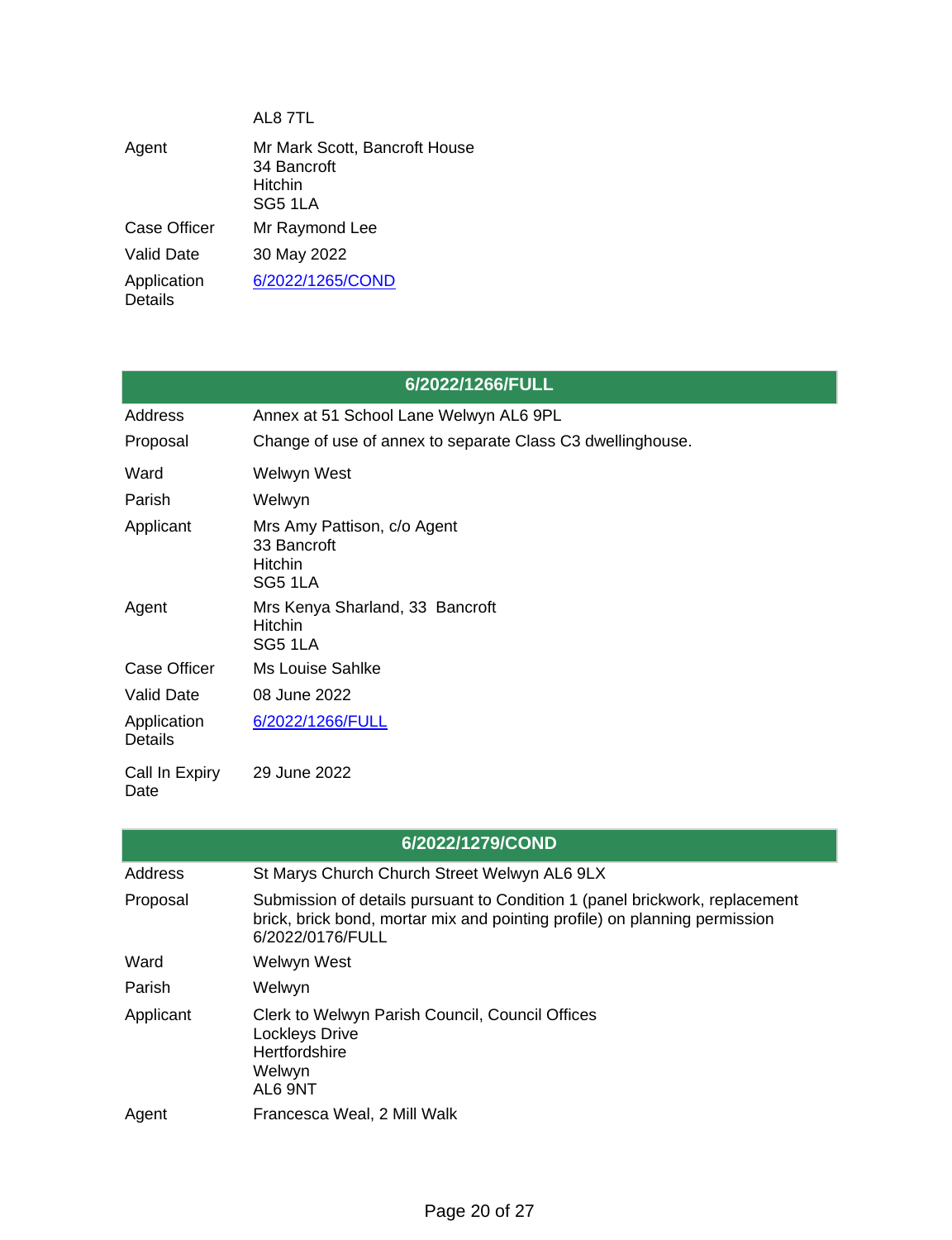|                               | Wheathampstead<br>AL4 8DT |
|-------------------------------|---------------------------|
| Case Officer                  | Mrs Sarah Madyausiku      |
| Valid Date                    | 31 May 2022               |
| Application<br><b>Details</b> | 6/2022/1279/COND          |

| <b>Estate Management Applications</b> |                                                                                                                                                                                                                                                                |
|---------------------------------------|----------------------------------------------------------------------------------------------------------------------------------------------------------------------------------------------------------------------------------------------------------------|
| 6/2022/0661/EMT                       |                                                                                                                                                                                                                                                                |
| Address                               | 29A Turmore Dale Welwyn Garden City AL8 6HT                                                                                                                                                                                                                    |
| Proposal                              | To fell a tree in our rear garden which is dead at the bottom.<br>It is 7 m in height and the canopy is $\sim$ 4 m maximum in spread.<br>It is in our back garden.<br>It is 4m from the house and 3m from the nearest fence.<br>I attach a plan and a picture. |
| Ward                                  | Handside                                                                                                                                                                                                                                                       |
| Applicant                             | Mrs Vanessa Viney, 29A Turmore Dale<br>Welwyn Garden City<br>AL8 6HT                                                                                                                                                                                           |
| Agent                                 | Mrs Vanessa Viney, 29A Turmore Dale<br>Welwyn Garden City<br>AL8 6HT                                                                                                                                                                                           |
| <b>Case Officer</b>                   | Mr James Hare                                                                                                                                                                                                                                                  |
| <b>Valid Date</b>                     | 31/05/2022                                                                                                                                                                                                                                                     |
| Application<br><b>Details</b>         | 6/2022/0661/EMT                                                                                                                                                                                                                                                |
|                                       |                                                                                                                                                                                                                                                                |
|                                       | 6/2022/0896/EM                                                                                                                                                                                                                                                 |
| Address                               | 1 Brockswood Lane Welwyn Garden City AL8 7BA                                                                                                                                                                                                                   |
| Proposal                              | Erection of single storey rear/side extensions x 2                                                                                                                                                                                                             |
| Ward                                  | Handside                                                                                                                                                                                                                                                       |
| Applicant                             | Mr & Mrs O Bedford, 1 Brockswood Lane<br>Welwyn Garden City<br>AL87BA                                                                                                                                                                                          |
| Agent                                 | Mr S Cook, HED House<br>60A Bridge Road East<br>Welwyn Garden City<br>AL7 1JU                                                                                                                                                                                  |
| <b>Case Officer</b>                   | Mr James Homer                                                                                                                                                                                                                                                 |
| <b>Valid Date</b>                     | 23/05/2022                                                                                                                                                                                                                                                     |
| Application<br><b>Details</b>         | 6/2022/0896/EM                                                                                                                                                                                                                                                 |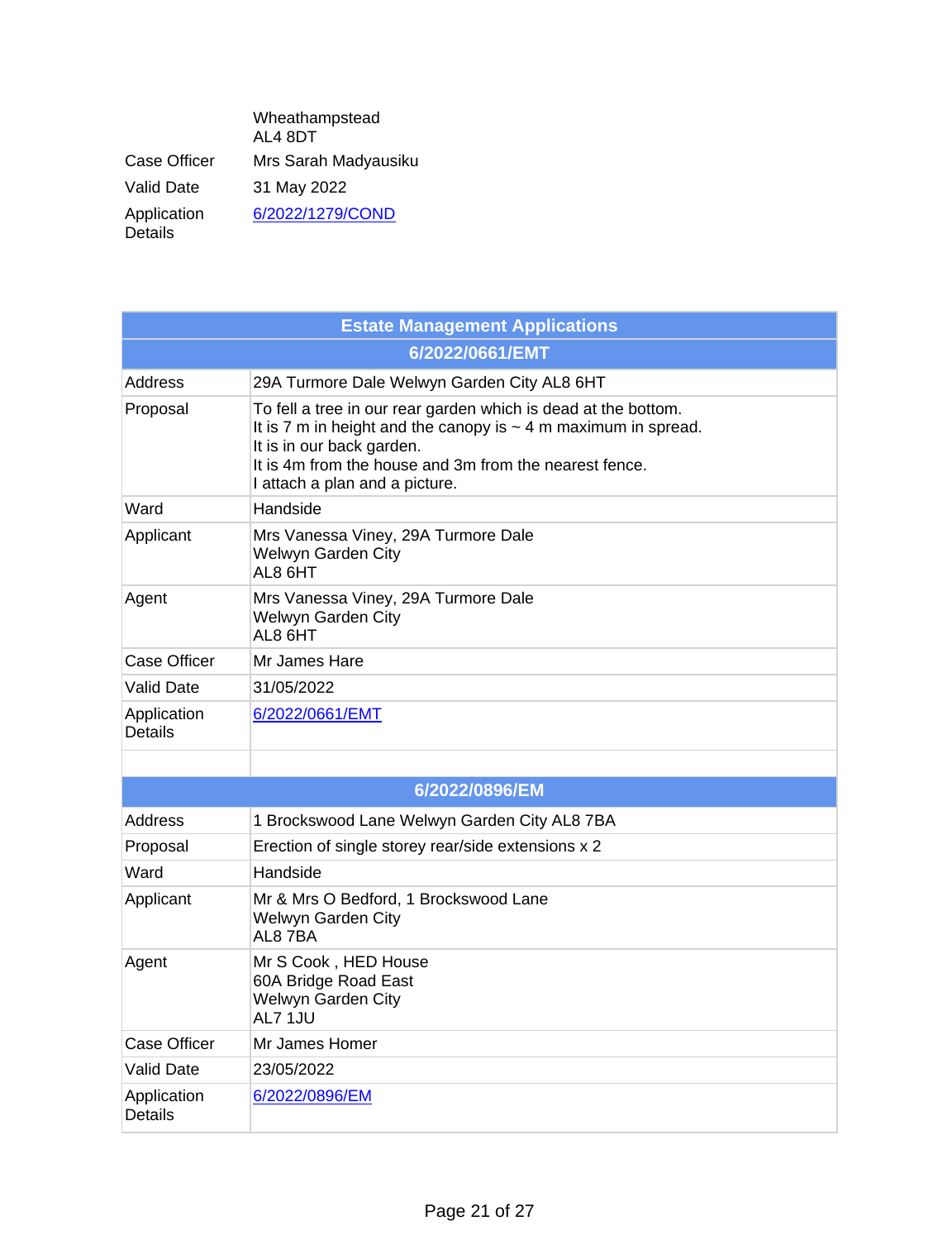|                               | 6/2022/1042/EM                                                                                                                                                                                                                                  |
|-------------------------------|-------------------------------------------------------------------------------------------------------------------------------------------------------------------------------------------------------------------------------------------------|
| <b>Address</b>                | 48 Elmwood Welwyn Garden City AL8 6LE                                                                                                                                                                                                           |
| Proposal                      | Replacement of tarmac drive with block paving, expand driveway, remove 2<br>apple trees and replace with low level hedging/ shrubbery                                                                                                           |
| Ward                          | Handside                                                                                                                                                                                                                                        |
| Applicant                     | Shalini Nayee, 48 Elmwood<br>Welwyn Garden City<br>AL8 6LE                                                                                                                                                                                      |
| Agent                         | Shalini Nayee, 48 Elmwood<br>Welwyn Garden City<br>AL8 6LE                                                                                                                                                                                      |
| <b>Case Officer</b>           | Mr James Homer                                                                                                                                                                                                                                  |
| <b>Valid Date</b>             | 20/05/2022                                                                                                                                                                                                                                      |
| Application<br><b>Details</b> | 6/2022/1042/EM                                                                                                                                                                                                                                  |
|                               |                                                                                                                                                                                                                                                 |
|                               | 6/2022/1074/EM                                                                                                                                                                                                                                  |
| <b>Address</b>                | 10 Parkfields Welwyn Garden City AL8 6ED                                                                                                                                                                                                        |
| Proposal                      | Erection of single storey rear extension and front garage extension, with insertion<br>of roof lights. New front door and installation of resin bound gravel driveway and<br>landscaping following removal of existing block paving and gravel. |
| Ward                          | Handside                                                                                                                                                                                                                                        |
| Applicant                     | Mr P Messer, 10 Parkfields<br>Welwyn Garden City<br>AL8 6ED                                                                                                                                                                                     |
| Agent                         | Mr. S. Cook, HED House<br>60A Bridge Road East<br>Welwyn Garden City<br>AL7 1JU                                                                                                                                                                 |
| <b>Case Officer</b>           | Mr James Homer                                                                                                                                                                                                                                  |
| <b>Valid Date</b>             | 27/05/2022                                                                                                                                                                                                                                      |
| Application<br><b>Details</b> | 6/2022/1074/EM                                                                                                                                                                                                                                  |
|                               |                                                                                                                                                                                                                                                 |
|                               | 6/2022/1141/EM                                                                                                                                                                                                                                  |
| <b>Address</b>                | 55 Valley Road Welwyn Garden City AL8 7DH                                                                                                                                                                                                       |
| Proposal                      | Install one solar thermal panel on south - south east facing rear side roof.<br>Internally install a two coil solar hot water cylinder, pump and solar hot water<br>controls                                                                    |
| Ward                          | Handside                                                                                                                                                                                                                                        |
| Applicant                     | Mr David Harrison, 55 Valley Road<br>Welwyn Garden City                                                                                                                                                                                         |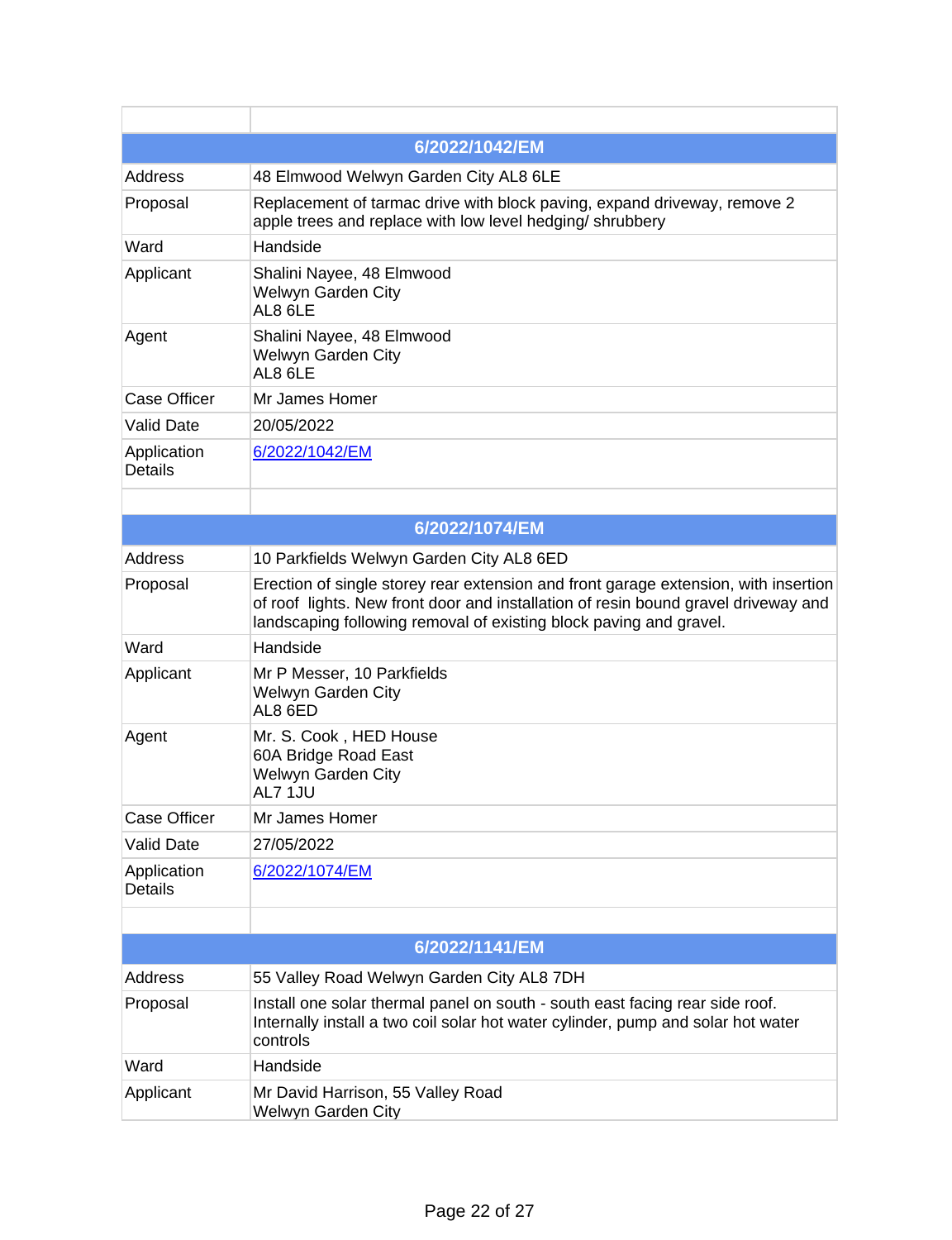|                               | AL8 7DH                                                                      |  |
|-------------------------------|------------------------------------------------------------------------------|--|
| Agent                         | Mr David Harrison, 55 Valley Road<br>Welwyn Garden City<br>AL8 7DH           |  |
| <b>Case Officer</b>           | Mr James Homer                                                               |  |
| <b>Valid Date</b>             | 26/05/2022                                                                   |  |
| Application<br><b>Details</b> | 6/2022/1141/EM                                                               |  |
|                               | 6/2022/1155/EM                                                               |  |
| <b>Address</b>                | 33 Crossway Welwyn Garden City AL8 7ED                                       |  |
| Proposal                      | Alterations to rear openings                                                 |  |
| Ward                          | <b>Sherrards</b>                                                             |  |
| Applicant                     | Ms. A. Strous, 33 Crossway<br>Welwyn Garden City<br>AL87ED                   |  |
| Agent                         | Mr. S. Cook, HED House, 60A Bridge Road East, Welwyn Garden City, AL7<br>1JU |  |
| <b>Case Officer</b>           | Mr James Homer                                                               |  |
| <b>Valid Date</b>             | 23/05/2022                                                                   |  |
| Application<br><b>Details</b> | 6/2022/1155/EM                                                               |  |
|                               |                                                                              |  |
|                               | 6/2022/1182/EMH                                                              |  |
| <b>Address</b>                | 10 Cole Green Lane Welwyn Garden City AL7 3PW                                |  |
| Proposal                      | Replacement of windows like for like                                         |  |
| Ward                          | Hollybush                                                                    |  |
| Applicant                     | Elaine Jelenski, 10 Cole Green Lane<br>Welwyn Garden City<br>AL7 3PW         |  |
| Agent                         | , Incon House<br>10 Stilebrook Road<br>Olney<br><b>MK46 5EA</b>              |  |
| <b>Case Officer</b>           | Mr James Homer                                                               |  |
| <b>Valid Date</b>             | 23/05/2022                                                                   |  |
| Application<br><b>Details</b> | 6/2022/1182/EMH                                                              |  |
|                               |                                                                              |  |
|                               | 6/2022/1188/EM                                                               |  |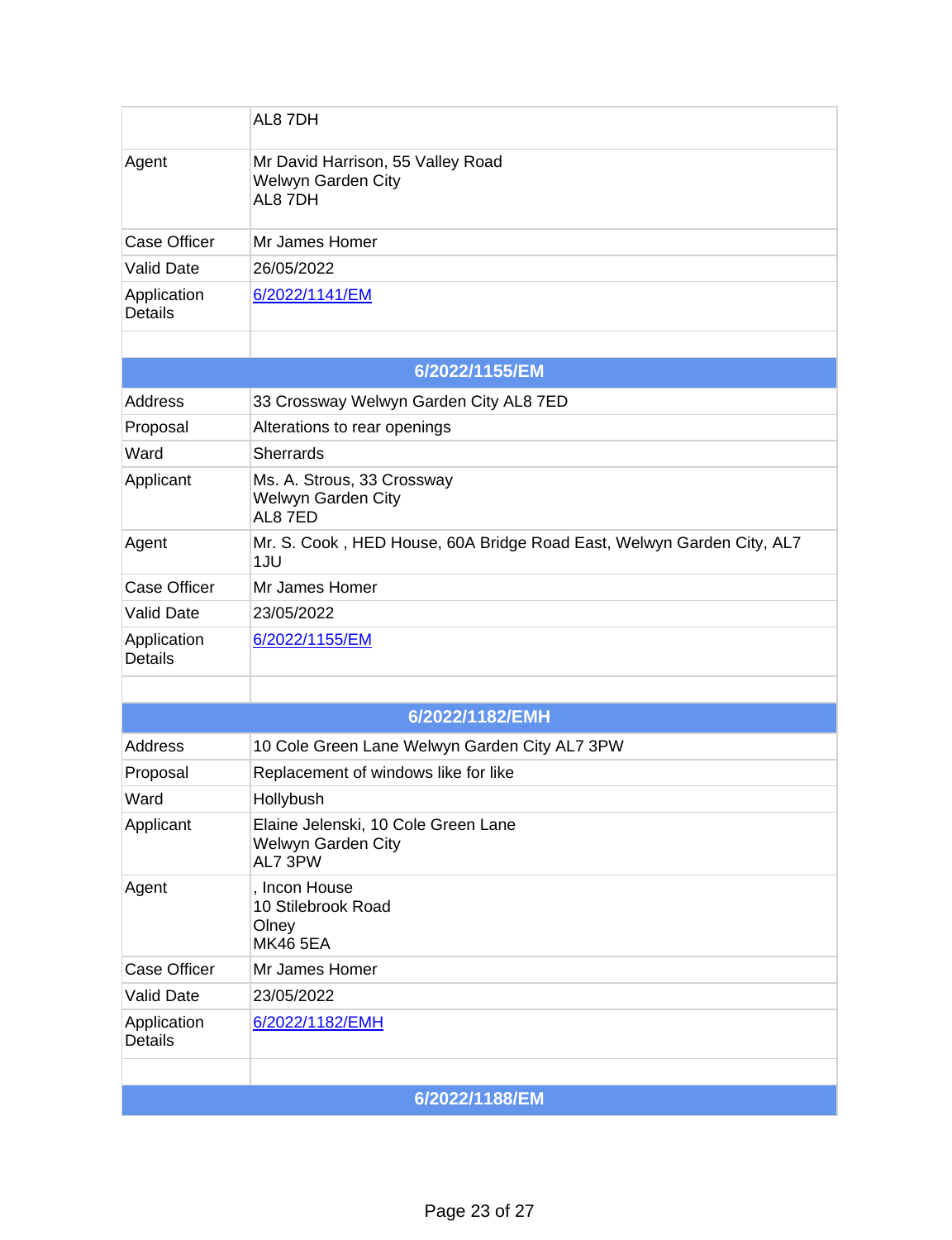| <b>Address</b>                | 120 Boundary Lane Welwyn Garden City AL7 4DL                                                        |
|-------------------------------|-----------------------------------------------------------------------------------------------------|
| Proposal                      | Erection of double storey side extension, new front porch and external works to<br>rear of property |
| Ward                          | Hollybush                                                                                           |
| Applicant                     | Mr and Mrs Hubbard, 120 Boundary Lane<br>Welwyn Garden City<br>AL7 4DL                              |
| Agent                         | Mr Joe Reader, Suite 10<br>18 Wandsworth Road<br><b>Hitchin</b><br>SG4 9SP                          |
| <b>Case Officer</b>           | Mr James Homer                                                                                      |
| <b>Valid Date</b>             | 23/05/2022                                                                                          |
| Application<br><b>Details</b> | 6/2022/1188/EM                                                                                      |
|                               |                                                                                                     |
|                               | 6/2022/1195/EM                                                                                      |
| <b>Address</b>                | 66 Brockswood Lane, Welwyn Garden City, AL8 7BQ                                                     |
| Proposal                      | Erection of replacement shed                                                                        |
| Ward                          | Handside                                                                                            |
| Applicant                     | Siobhan Arnold, 66 Brockswood Lane, Welwyn Garden City, AL8 7BQ                                     |
| Agent                         | Siobhan Arnold, 66 Brockswood Lane, Welwyn Garden City, AL8 7BQ                                     |
| <b>Case Officer</b>           | Mr James Homer                                                                                      |
| <b>Valid Date</b>             | 24/05/2022                                                                                          |
| Application<br><b>Details</b> | 6/2022/1195/EM                                                                                      |
|                               |                                                                                                     |
|                               | 6/2022/1237/EM                                                                                      |
| <b>Address</b>                | 54 Haldens Welwyn Garden City AL7 1DB                                                               |
| Proposal                      | Installation of new front door                                                                      |
| Ward                          | <b>Haldens</b>                                                                                      |
| Applicant                     | Susanna Gavioli, 54 Haldens<br>Welwyn Garden City<br>AL7 1DB                                        |
| Agent                         | Susanna Gavioli, 54 Haldens<br>Welwyn Garden City<br>AL7 1DB                                        |
| <b>Case Officer</b>           | Mr James Homer                                                                                      |
| <b>Valid Date</b>             | 31/05/2022                                                                                          |
| Application<br><b>Details</b> | 6/2022/1237/EM                                                                                      |
|                               |                                                                                                     |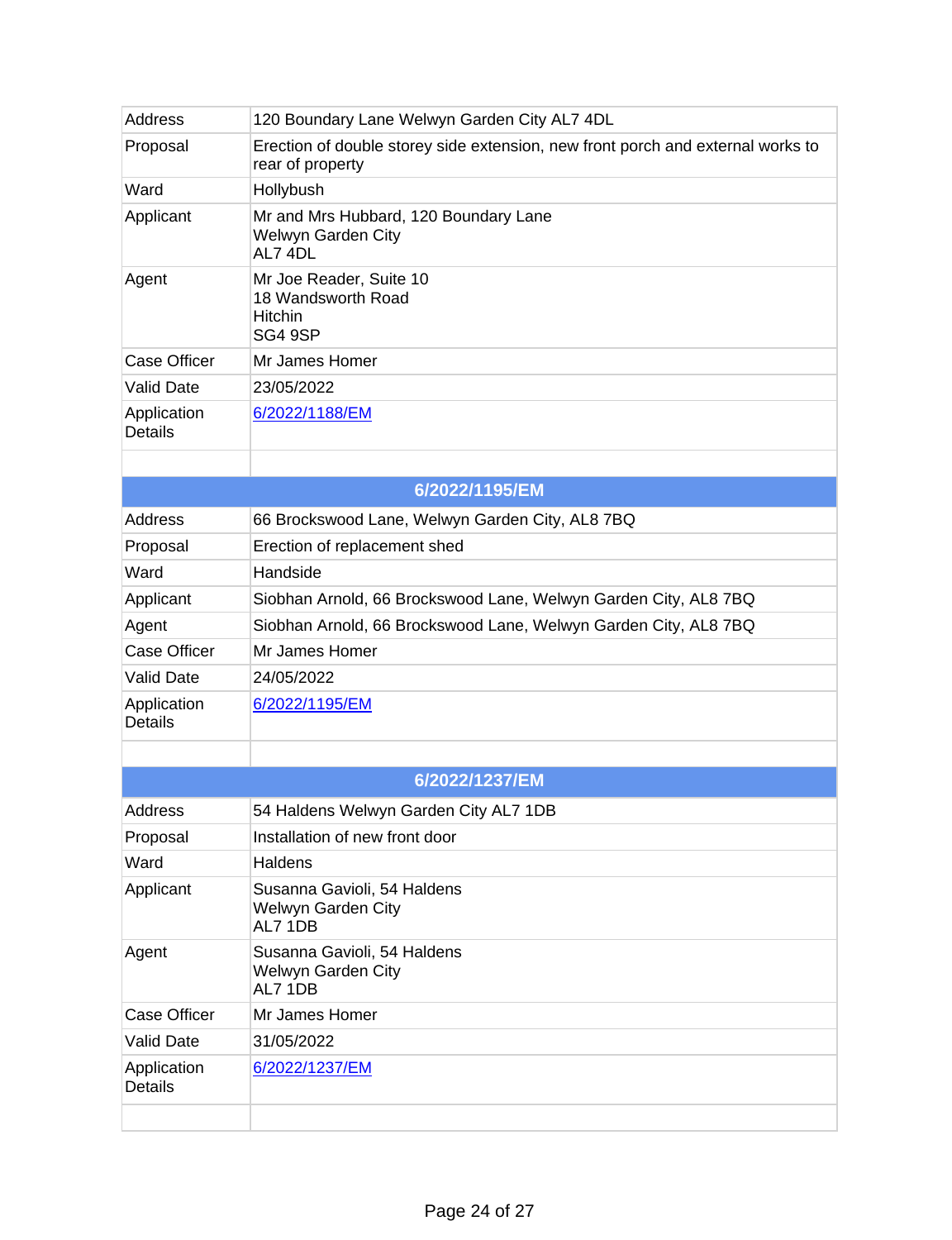| 6/2022/1242/EM                |                                                                                                                                                                                                                                                                                                                                                                                                                            |
|-------------------------------|----------------------------------------------------------------------------------------------------------------------------------------------------------------------------------------------------------------------------------------------------------------------------------------------------------------------------------------------------------------------------------------------------------------------------|
| Address                       | 371 Knightsfield Welwyn Garden City AL8 7NB                                                                                                                                                                                                                                                                                                                                                                                |
| Proposal                      | Tidy front tarmac hardstanding and replace the grassed area with substantial<br>planting/flower bed. Remove sharp lines from hardstanding and replace them<br>with a curve and re-tarmac. Grassed Area - Remove step down from<br>hardstanding to grassed area. Replace thirsty grassed area with permeable<br>surface - substantial flower bed bordered with gravel and sleepers. Replace<br>doorstep with like for like. |
| Ward                          | <b>Sherrards</b>                                                                                                                                                                                                                                                                                                                                                                                                           |
| Applicant                     | Catherine Pillinger, 371 Knightsfield,<br>Welwyn Garden City,<br>AL87NB                                                                                                                                                                                                                                                                                                                                                    |
| Agent                         | Catherine Pillinger, 371 Knightsfield,<br>Welwyn Garden City,<br>AL87NB                                                                                                                                                                                                                                                                                                                                                    |
| <b>Case Officer</b>           | Mr James Homer                                                                                                                                                                                                                                                                                                                                                                                                             |
| <b>Valid Date</b>             | 26/05/2022                                                                                                                                                                                                                                                                                                                                                                                                                 |
| Application<br><b>Details</b> | 6/2022/1242/EM                                                                                                                                                                                                                                                                                                                                                                                                             |
|                               |                                                                                                                                                                                                                                                                                                                                                                                                                            |
|                               | 6/2022/1257/EM                                                                                                                                                                                                                                                                                                                                                                                                             |
| <b>Address</b>                | 49 Howlands Welwyn Garden City AL7 4RA                                                                                                                                                                                                                                                                                                                                                                                     |
| Proposal                      | Replacement of all windows and doors to the property to improve environmental<br>efficiency and meet current health and safety requirements. Removal of internal<br>secondary glazing.                                                                                                                                                                                                                                     |
|                               | Six windows, one circle window, one door and window combination, one set of<br>French doors and one composite front door.                                                                                                                                                                                                                                                                                                  |
|                               | All windows and doors remain the same dimensions. All windows (except circle<br>window) to be liniar. All windows to be double glazed with trickle vents and night<br>latches.<br>Circle window to be returned to white casement. Rear facing windows and doors                                                                                                                                                            |
|                               | to return to original style with white casements and white bars.                                                                                                                                                                                                                                                                                                                                                           |
| Ward                          | Howlands                                                                                                                                                                                                                                                                                                                                                                                                                   |
| Applicant                     | Rebecca Bass, 49 Howlands<br>Welwyn Garden City<br>AL74RA                                                                                                                                                                                                                                                                                                                                                                  |
| Agent                         | Rebecca Bass, 49 Howlands<br>Welwyn Garden City<br>AL74RA                                                                                                                                                                                                                                                                                                                                                                  |
| <b>Case Officer</b>           | Mr James Homer                                                                                                                                                                                                                                                                                                                                                                                                             |
| <b>Valid Date</b>             | 27/05/2022                                                                                                                                                                                                                                                                                                                                                                                                                 |
| Application<br><b>Details</b> | 6/2022/1257/EM                                                                                                                                                                                                                                                                                                                                                                                                             |
|                               |                                                                                                                                                                                                                                                                                                                                                                                                                            |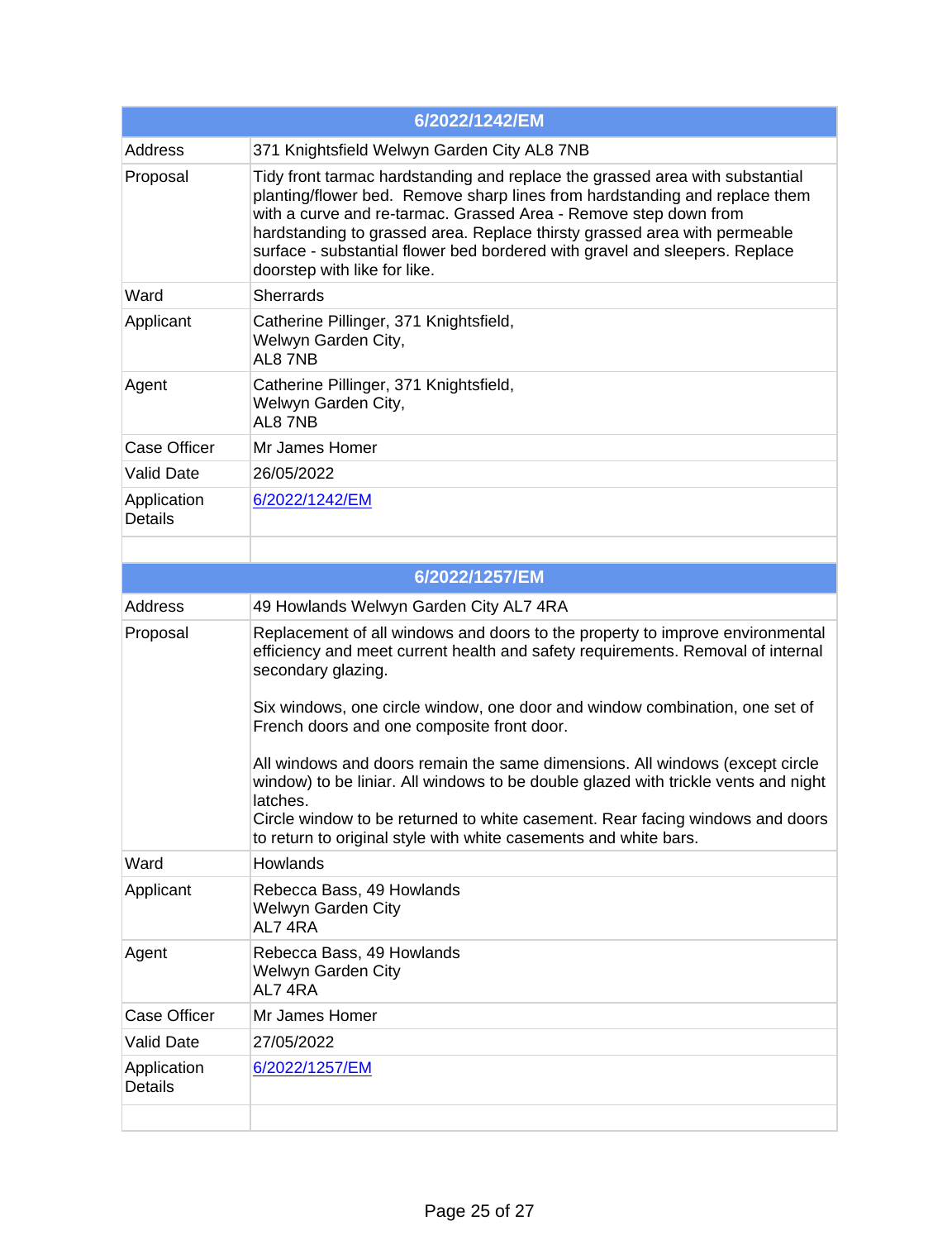| 6/2022/1272/EMT               |                                                                                                                   |
|-------------------------------|-------------------------------------------------------------------------------------------------------------------|
| <b>Address</b>                | 45 Sherrardspark Road Welwyn Garden City AL8 7LD                                                                  |
| Proposal                      | 2 x conifers fell to ground level replace with smaller trees and shrubs                                           |
| Ward                          | <b>Sherrards</b>                                                                                                  |
| Applicant                     | Lucy Gravatt, 45 Sherrardspark Road<br>Welwyn Garden City<br>AL87LD                                               |
| Agent                         | Anthony Gotobed, 10 The Moors<br>Welwyn Garden City<br><b>AL7 1QR</b>                                             |
| <b>Case Officer</b>           | Ms Emma Griffin                                                                                                   |
| <b>Valid Date</b>             | 30/05/2022                                                                                                        |
| Application<br><b>Details</b> | 6/2022/1272/EMT                                                                                                   |
|                               |                                                                                                                   |
| 6/2022/1275/EMT               |                                                                                                                   |
| Address                       | 23 Melbourne Court Welwyn Garden City AL8 6LL                                                                     |
| Proposal                      | Twin stem sycamore to reduce back to near previous pruning points<br>(approximately 5m in height and 3m in width) |
| Ward                          | Handside                                                                                                          |
| Applicant                     | Gordon Groves, 23 Melbourne Court,<br>Welwyn Garden City,<br>AL8 6LL                                              |
| Agent                         | Evoke Tree Services Ltd, 15 Great Ganett,<br>Welwyn Garden City,<br>AL7 3DA                                       |
| <b>Case Officer</b>           | Mr James Hare                                                                                                     |
| <b>Valid Date</b>             | 30/05/2022                                                                                                        |
| Application<br>Details        | 6/2022/1275/EMT                                                                                                   |
|                               |                                                                                                                   |
|                               | 6/2022/1321/EM                                                                                                    |
| Address                       | 59 Digswell Park Road, Welwyn Garden City, AL8 7NW                                                                |
| Proposal                      | Single Storey Rear extension with White Painted Render finish following revision<br>to existing Approval          |
| Ward                          | <b>Sherrards</b>                                                                                                  |
| Applicant                     | John Wills, 59 Digswell Park Road, Welwyn Garden City, AL8 7NW                                                    |
| Agent                         | Damien Poulter, 9 Bakers Grove, Welwyn Garden City, AL7 2DJ                                                       |
| <b>Case Officer</b>           | Mr James Homer                                                                                                    |
| <b>Valid Date</b>             | 08/06/2022                                                                                                        |